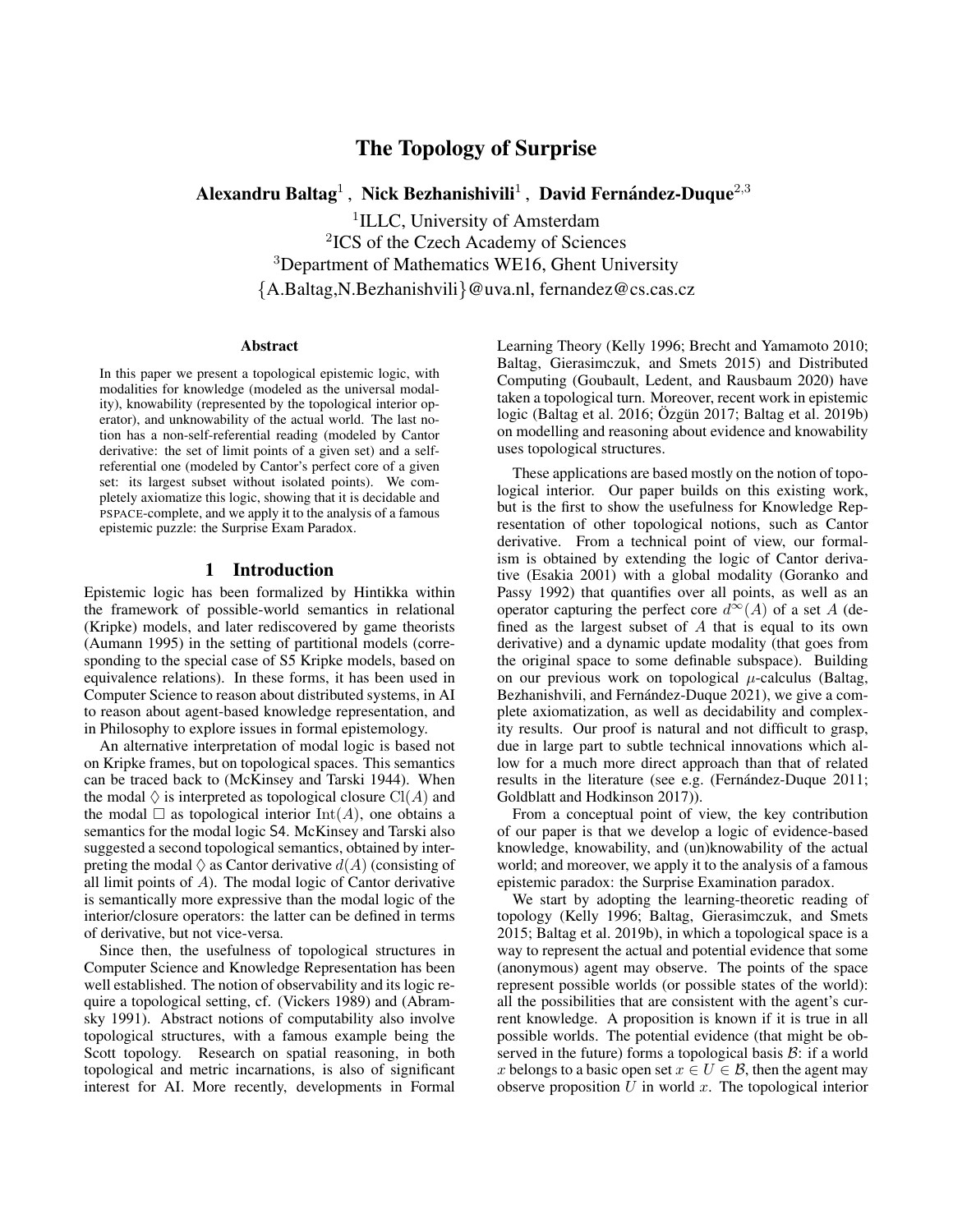operator Int(A) captures the *knowability* of proposition A through observations  $U \in \mathcal{B}$ . When the agent gains more knowledge, some possibilities are eliminated (being ruled out by the new information), and thus the space shrinks to a subspace: this corresponds to performing a *knowledge update* (described in our logic by dynamic update modalities).<sup>[1](#page-1-0)</sup>

While each of the above epistemic readings of standard topological notions are already known from the literature, the epistemic meaning of Cantor's derivative and the perfect core is not so obvious. In this paper, we propose a novel and very natural learning-theoretic interpretation of derivative, though somewhat related to an older work [\(Parikh](#page-9-15) [1992\)](#page-9-15) (which assumes a different framework: multi-agent S5 Kripke frames, seen as a special case of topological spaces). Essentially, the derivative  $d(A)$  is the proposition asserting that *the actual world is unknowable (through observations), even if given (the additional information)* A. We derive this interpretation in a straightforward way, by putting together the semantics of derivative and the knowa-bility reading of the interior operator.<sup>[2](#page-1-1)</sup> Finally, we infer the epistemic meaning of the perfect core  $d^{\infty}(A)$  from its fixedpoint definition: essentially,  $d^{\infty}(A)$  is the *self-referential version of Cantor's derivative*, i.e. the proposition asserting that "A is true, but the actual world is unknowable even given *this* information" (where 'this' refers to the very proposition that we are defining).

The main motivation for the introduction of the perfect core modality comes from our analysis of the Surprise Exam Paradox. The Student knows for sure that there will be an exam in one of the five (working) days of next week. But he doesn't know in which day. The Teacher (who is always truthful) announces that the *exam's date will be a surprise*: even in the evening before the exam, the Student will still not know for sure that the exam is tomorrow. Intuitively, the Student can then prove (by backward induction, starting with Friday) that *the exam cannot take place in any day of the week*: if the exam is on Friday, then it wouldn't be a surprise (-since Friday is the last possible day, by Thursday evening the Student would know it), contrary to the Teacher's (true) announcement; so the exam cannot take place on Friday. But once Friday is eliminated, the Student can repeat the same argument, until all days are eliminated. This is a contradiction (since the Student *knows* there will be an exam).

In some versions of the puzzle, there is an even more "paradoxical" follow-up: the assumption that the Teacher never lies is weakened, to allow the Student some way out. After deriving the above contradiction, he concludes that the Teacher lied: the exam will *not* be a surprise. Confident that, whenever the exams comes, he will somehow get to know it an evening in advance (and thus be able to study in that last evening), the Student parties every day. Then, when the exam comes (say, on Wednesday), it *will* indeed be a complete surprise! So the Teacher told the truth after all?!

In this paper, we give a full analysis of the paradox using our topological epistemic logic. We distinguish between non-self-referential interpretations of Teacher's announcement (which can be formalized using Cantor derivative) and self-referential interpretations (which are captured using the perfect core modality). The first interpretation was pursued (in a non-topological setting) in [\(Gerbrandy 2007\)](#page-9-20), and shown to be paradox-free: the only conclusion is that the exam cannot be on Friday, but the elimination process cannot be iterated. However, most logicians consider that the most natural (and intended) interpretation is the second, selfreferential one. As in the above intuitive argumentation, this does lead to a contradiction. The correct conclusion is that a Teacher who is known to be always truthful *cannot make* such an announcement (since if she did, it would be a lie). In this, we agree with the verdict given in [\(Quine 1953\)](#page-9-21). However, we also show that the above contradiction is only produced by the special evidential topology underlying the Surprise Exam Story. By changing the topology, we obtain "non-paradoxical" versions, in which the Teacher *can* truthfully make similar future-oriented self-referential "surprise" announcements. Our conclusion (against the opinions of many philosophical logicians) is that epistemic selfreferentiality is *not* the cause of the apparent 'paradoxicality' of the Surprise Exam Paradox.

## 2 The Evidential Topology

As preliminaries, we recall here some notions from General Topology. In the view of our epistemic applications, we strengthen somewhat the standard notion of topological base, obtaining a concept that we call "strong base".

#### 2.1 Topological preliminaries

Definition 2.1 (Topology, strong base, open and closed sets, neighborhoods). *A strong (topological) base on a set* X *(called a* space*, and whose elements* x ∈ X *are called* points*)* is a family  $\mathcal{B} \subseteq \mathcal{P}(X)$  of subsets of X (called basic open *sets), with the property that it is* closed under finite intersections: if  $U \subseteq B$  *is any finite subfamily, then*  $\bigcap \mathcal{U} \in \mathcal{T}$ *. This is in fact equivalent to requiring that a base is closed only under binary intersections (if*  $U, V \in \mathcal{B}$ *, then*  $U \cap V \in \mathcal{B}$ ) and contains the whole space (i.e.  $X \in \mathcal{B}$ ).<sup>[3](#page-1-2)</sup> *A* basic neighborhood *of a point* x ∈ X *is a basic open set*  $U \in \mathcal{B}$  *with*  $x \in U$ .

<span id="page-1-0"></span><sup>&</sup>lt;sup>1</sup>These dynamic operators are topological versions of the update modalities of Public Announcement Logic and Dynamic Epistemic Logic [\(Plaza 1989\)](#page-9-16), [\(Baltag, Moss, and Solecki 1998\)](#page-9-17), [\(van](#page-10-1) [Ditmarsch, van der Hoek, and Kooi 2007\)](#page-10-1), [\(van Benthem 2011\)](#page-10-2).

<span id="page-1-1"></span> $2$ Prior to this paper, the dominant interpretation of derivative in the epistemological literature was Steinsvold's reading in terms of "belief" [\(Steinsvold 2007\)](#page-9-18). That interpretation has been criticized as not correctly reflecting the intuitive properties of belief and its relations to knowledge [\(Baltag et al. 2019a\)](#page-9-19). Though new, our in-terpretation is closer to [\(Parikh 1992\)](#page-9-15), where derivative  $d(A)$  is connected to *ignorance* (rather than to unknowability): the agent does *not know* the actual world (even if given A). Still, our treatment of the Surprise Exam Paradox using the perfect core and the Cantor-Bendixson process was partially inspired from Parikh's treatment of classical epistemic scenarios (such as the Two Numbers' dialogue) using the same topological tools.

<span id="page-1-2"></span><sup>&</sup>lt;sup>3</sup>This last condition follows from applying closure under finite intersections to the empty family  $\mathcal{U} = \emptyset \subseteq \mathcal{B}$ , since  $\bigcap \emptyset = X$ .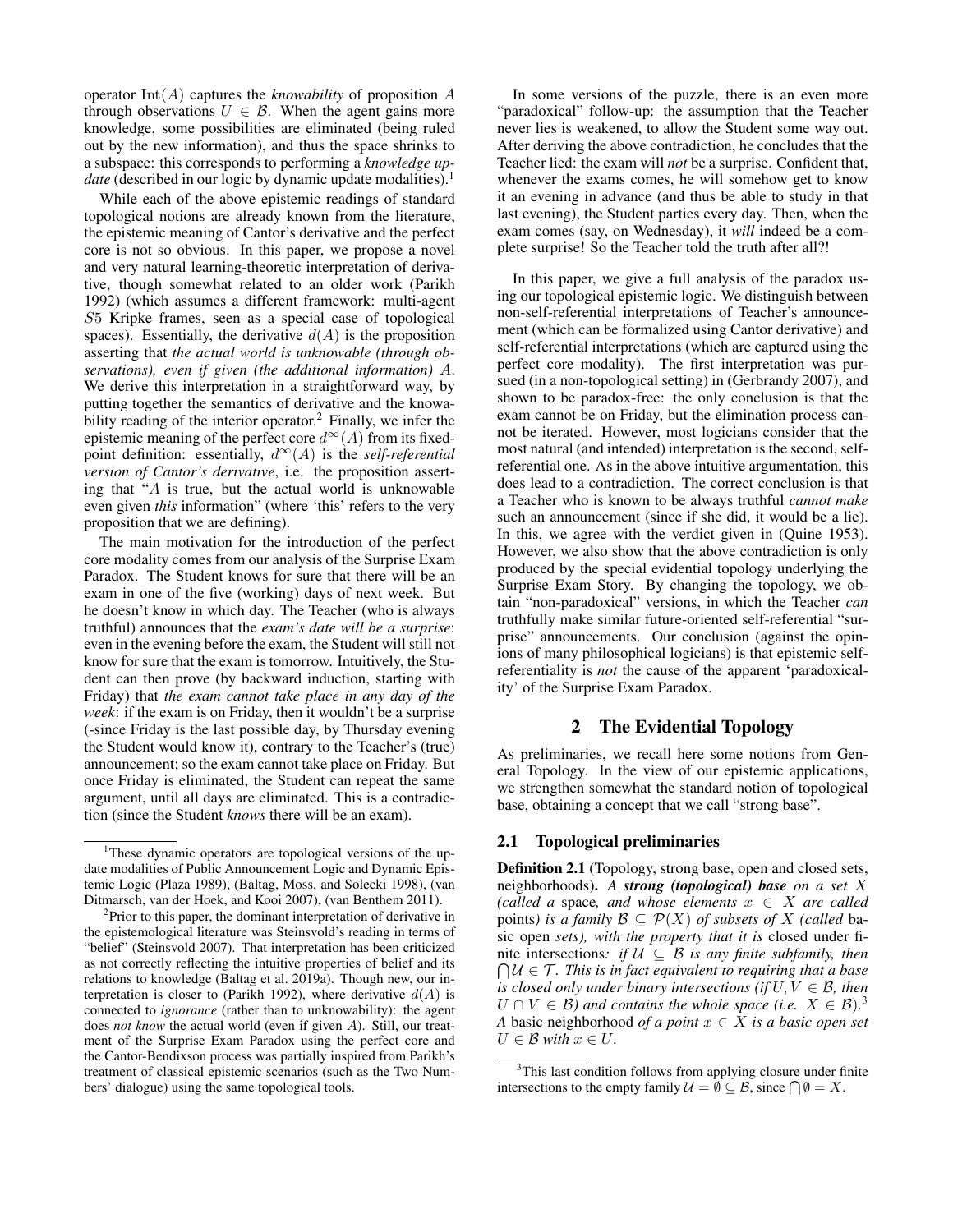*A topology on a set* X *is a strong base*  $\mathcal{T} \subseteq \mathcal{P}(X)$ *, that satisfies the additional requirement that: it is* closed under arbitrary (possibly infinite) unions: if  $U \subseteq T$  *is any subfamily, then*  $\bigcup \mathcal{U} \in \mathcal{T}$ *. The sets*  $U \in \mathcal{T}$  *are called* open *sets.*<sup>[4](#page-2-0)</sup> *Their complements*  $X - U$  *(with*  $U \in \mathcal{T}$ *) are called* closed, *and have dual closure properties to the opens. A* neighborhood *of a point*  $x \in X$  *is an open set*  $U \in \mathcal{T}$  *with*  $x \in U$ *.* 

Operators in a topological space [Interior, closure, derivative] An *interior point* of a set  $A \subseteq X$  is a point  $x \in X$  s.t. there exists a neighborhood  $U \in \mathcal{T}$  (of x) with  $x \in U \subseteq A$ . Given a strong basis  $\beta$  for the topology  $\mathcal{T}$ , it is easy to see that x is an interior point of  $\tilde{A}$  iff there exists a *basic* neighborhood  $U \in \mathcal{B}$  (of x) s.t.  $x \in U \subseteq A$ . The *interior* Int(A) of a set  $P \subseteq X$  is the set of all its interior points. A point  $x \in X$  is *close* to a set  $A \subseteq X$  if all its (basic) neighborhoods intersect A: for all  $\overline{U} \in \mathcal{T}$  (or equivalently, for all  $U \in \mathcal{B}$ ) s.t.  $x \in U$  we have  $U \cap A \neq \emptyset$ . The *closure* Cl(A) of the set A is the set of all points that are close to A. A *limit point* of a set  $A \subseteq X$  is a point  $x \in X$  s.t. every (basic) neighborhood U of x contains a point  $y \in A$  with  $y \neq x$ ; equivalently, x is a limit point of A iff  $x \in \text{Cl}(A - \{x\})$ . The *(Cantor) derivative* of a set A is the set of all the limit points of A. It is easy to see that  $Cl(A) = A \cup d(A)$ . A non-limit point  $x \in A - d(A)$  is called *isolated* in A.

It is important to note that operators Int, Cl and  $d$  are *monotonic* operators, e.g. in particular  $A \subseteq B$  implies  $d(a) \subseteq d(B)$ .

Generated topology The *topology generated by* a strong base  $\mathcal{B} \subseteq \mathcal{P}(X)$  is the smallest topology  $\mathcal{T} \subseteq \mathcal{P}(X)$  s.t.  $\mathcal{B} \subseteq \mathcal{T}$ . We then say that  $\mathcal{B}$  is a *base for*  $\mathcal{T}$ . The generated topology can be explicitly characterized as consisting of all possible unions of basic opens:  $\mathcal{T} = \{ \bigcup \mathcal{U} : \mathcal{U} \subseteq \mathcal{B} \}.$ 

**Subspace topology** Every subset  $A \subseteq X$  of a topological space  $(X, \mathcal{T})$  is a *subspace* of the original space, when endowed with the subspace topology  $\mathcal{T}_A = \{A \cap U : U \in \mathcal{T}\}.$ Every strong base  $\beta$  for  $\mathcal T$  induces a corresponding strong base for  $\mathcal{T}_A$ , obtained by taking  $\mathcal{B}_A = \{A \cap U : U \in \mathcal{B}\}.$ All the above topological notions can be relativized to a subspace: e.g. for any subset  $P \subseteq A$ , we can define its relative interior Int<sub>A</sub>(P) in A, closure Cl<sub>A</sub>(P) in A and derivative  $d_A(P)$  in A, by applying the above definitions in the subspace A. It is easy to see that  $\text{Int}_A(P) = A \cap \text{Int}(P \cup (X -$ A)),  $\text{Cl}_A(P) = A \cap \text{Cl}(P)$ , and  $d_P(A) = A \cap d(P)$ .

**Perfect sets and perfect core** A set  $A \subseteq X$  is said to be *perfect* if  $A = d(A)$ . The *perfect core* of a set A is a subset of A denoted by  $d^{\infty}(A)$ , and defined as the largest perfect subset of  $A^5$  $A^5$ . The perfect core  $d^{\infty}(A)$  is the largest fixed point of the relative derivative operator  $d_A : \mathcal{P}(A) \to \mathcal{P}(A)$ , that takes subsets  $P \subseteq A$  into their relative derivative  $d_A(P) =$ 

 $A \cap d(P)$  in  $A^6$  $A^6$ . This fixed point exists (by the Knaster-Tarski fixed point theorem) because of the *monotonicity* of the relative derivative operator  $d_A$  (itself a consequence of the monotonicity of derivative and intersection). Using standard  $\mu$ -calculus notation for this largest fixed point, we can thus write

$$
d^{\infty}(A) = \nu P A \cap d(P).
$$

**Cantor-Bendixson rank** For any set  $A \subseteq X$ , we define a transfinite sequence of subsets of A, by putting:

$$
d^{0}(A) = A, \quad d^{\alpha+1}(A) = d_{A}(d^{\alpha}(A)) = A \cap d^{\alpha}(A),
$$

$$
d^{\lambda}(A) = \bigcap_{\alpha < \lambda} d^{\alpha}(A) \text{ for limit ordinals } \lambda.
$$

It is easy to check that this is a descending sequence

$$
A = d^{0}(A) \supseteq d(A) = d^{1}(A) \supseteq \ldots \supseteq d^{\alpha}(A) \supseteq \ldots,
$$

which thus must reach a *fixed point*; i.e. there must exist an ordinal  $\alpha$  s.t.  $d^{\alpha+1}(A) = d^{\alpha}(A)$ . The smallest such ordinal is called the *(Cantor-Bendixson) rank* of A, denoted by rank(A). Moreover, *the fixed point of the above iterative process*  $d^{\alpha}(A)$  *is the perfect core:* 

$$
d^{\operatorname{rank}(A)}(A) = d^{\infty}(A).
$$

## 2.2 The Epistemic Interpretation of Topology

We proceed now to explain the intended epistemic interpretation of the above topological notions, in terms of observable evidence and information updates.

Possible worlds, knowledge, observable evidence, eviden**tial topology** We think of the points  $x \in X$  as representing *possible worlds* (or possible states of the world): all the possibilities that are consistent with some (anonymous) agent's information. Only one of these points represents the *actual world* (the true state of affairs), but the agent may not know which one: all she knows for certain is that it belongs to the set X. Every subset  $P \subseteq X$  represents a "proposition", which may be "true" (i.e., hold) in a given world or not. A proposition  $P$  is "known" for certain only if it is true in all possible worlds that are consistent with the agent's information, i.e. if  $P = X$ . A strong basis  $\mathcal{B} \subseteq \mathcal{P}(X)$  represents our agent's *potential evidence*: the properties of the world that can in principle be *directly observed* by the agent. When  $x \in U \in \mathcal{B}$ , the agent may observe the truth of proposition U in world  $x$ . Note that only the observable properties that are *true* in a world x will be observed in x (i.e. we assume observations to be sound or "correct"). So in world  $x$  the observable evidence corresponds to basic neighborhoods of the point x. Note also that this is *not* yet "evidence in hand" (that the agent already possesses), but "evidence out there" (that might observed in the future). The two conditions that underlie our definition of strong basis have a clear epistemic meaning: closure under binary intersections says that our agent is *able to accumulate observations*: after observing propositions  $U$  and  $V$ , the agent will in effect have observed the truth of the conjunction  $U \cap V$  (coming to know that

<span id="page-2-0"></span><sup>&</sup>lt;sup>4</sup>By applying closure under unions to the empty family  $\mathcal{U} = \emptyset$ , it is easy to see that  $\emptyset$  is open (as well as closed, being the complement  $X - X$  of the open set X).

<span id="page-2-1"></span> ${}^{5}$ Here, "largest" is used in the sense of inclusion: so the perfect core  $d^{\infty}(A)$  is the unique set B satisfying the following three conditions: (1)  $B \subseteq A$ ; (2)  $B = d(B)$ ; (3) every set  $B'$  satisfying conditions (1) and (2) is included in  $B$ .

<span id="page-2-2"></span><sup>&</sup>lt;sup>6</sup>Once again, "largest" is taken here in the sense of inclusion.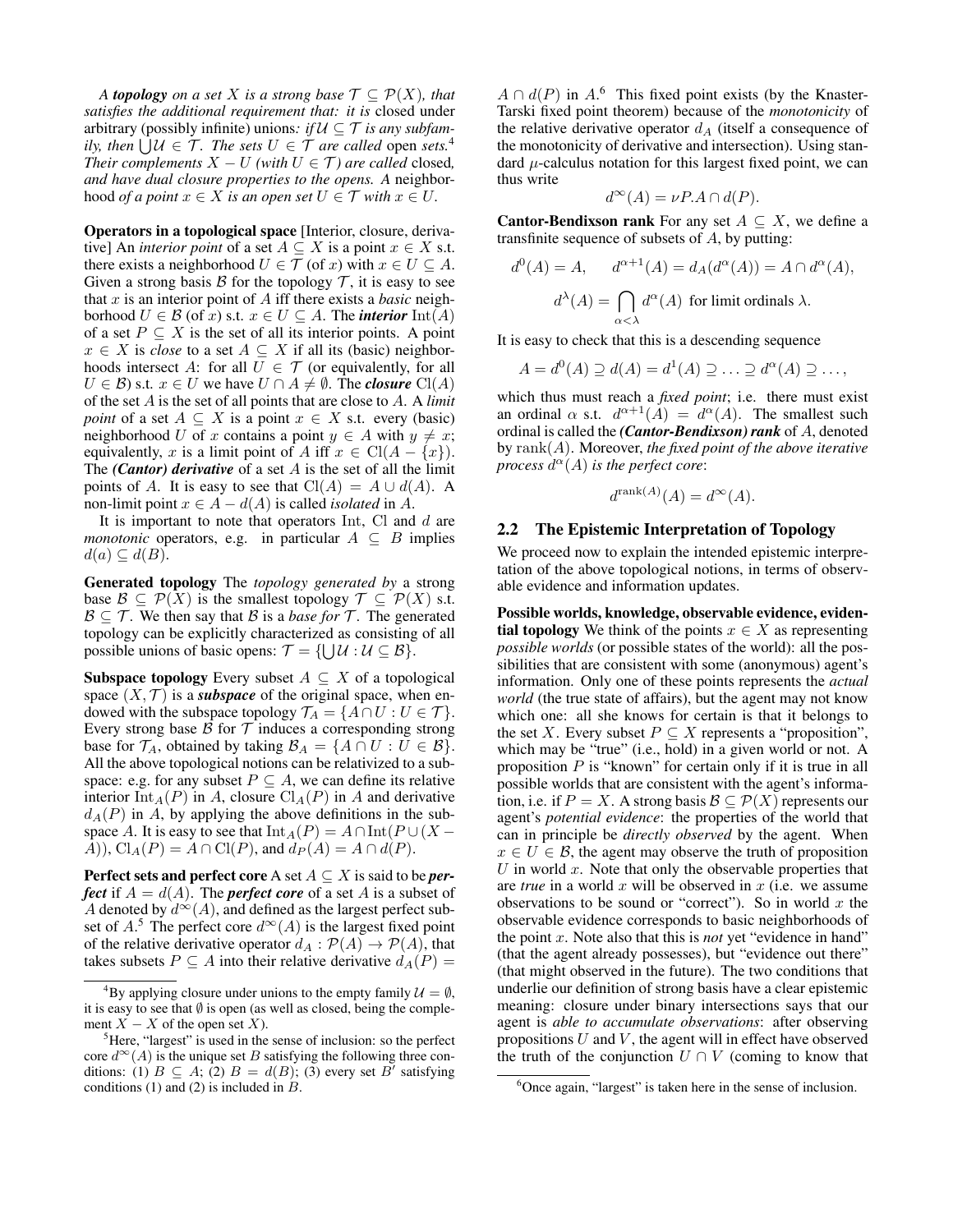$x \in U \cap V$ ; while the condition  $X \in \mathcal{B}$  says that the agent can directly *observe the truth of a tautology*.

Knowability and Conditional Knowability Interior points  $x \in Int(P)$  represent worlds in which proposition P is *knowable* (or " verifiable") based on direct observations: P is true at  $x$ , and this fact can be known after some more evidence about  $x$  is observed. This interpretation follows directly from the definition:  $x \in \text{Int}(P)$  holds iff there exists some observable evidence that entails P (i.e.  $U \in \mathcal{B}$  with  $x \in U \subseteq P$ ). So, as an epistemic proposition, Int(P) says that *proposition* P *can be known from observations*. More generally, the proposition Int( $A \Rightarrow P$ ) = Int( $(X - A) \cup P$ ) captures *conditional knowability*: it says that P *can be known (from observations) given* A.

Unknowability and Falsifiability The complement  $X Int(P)$  thus corresponds to "unknowability" of P, while the closure  $Cl(P) = X - Int(X - P)$  corresponds to unfalsifiability of  $P: x \in \mathrm{Cl}(P)$  means that, no matter what more evidence about  $x$  will be observed,  $P$  will never be known to be false. Note though that *our notion of unknowability is not an absolute barrier to knowledge*: it only expresses the fact that  $P$  cannot be known by direct observations (of evidence observable by the agent). Such an 'unknowable' P may still become known based on information received from another source (e.g. another agent).

Verifiable and falsifiable propositions The open sets  $U \in$ T represent *(inherently) verifiable propositions*: the ones having the property that they are knowable/verifiable whenever they are true (cf. [\(Vickers 1989;](#page-10-0) [Kelly 1996\)](#page-9-3)). This interpretation is backed by the following equivalence:

$$
P \in \mathcal{T} \text{ iff } P \subseteq \text{Int}(P).
$$

Similarly, the closed sets represent *(inherently) falsifiable propositions*: whenever they are false, they can become known to be false after some more evidence is observed.

Knowledge updates The move from the original topology on X to the subspace topology on some subset  $A \subseteq X$  corresponds to performing an *update* of the agent's knowledge base with the proposition A: the possible worlds not satisfying A are eliminated, so the agent comes to know A after that. The update can be the result of a direct observation  $A \in \mathcal{B}$ ; but it can also be the result of some communication from some outside source of information (e.g. an announcement from some other agent), in which case it is quite possible that  $A \notin \mathcal{B}$  (i.e. A is *not* observable by our agent). However, for this update-by-elimination to be justified, it is essential that our agent *knows for certain that the source of the new information is absolutely reliable* (e.g. the other, in-forming agent is telling the truth).<sup>[7](#page-3-0)</sup> The relativized interior  $Int_A(P) = A \cap Int(P \cup (X - A))$  in the subspace topology captures a notion of *updated knowability* (after updating with  $P$ , the agent can come to know  $A$  based on further observations).

#### Examples of evidential topologies

- *Complete ignorance*: the **trivial topology**  $\mathcal{T} = \{\emptyset, X\}$ on a set  $X$ :
- *Omniscience (God's topology)*: the discrete topology  $\mathcal{T} = \mathcal{P}(X) = \{Y | Y \subseteq X\}$  on X;
- Knowledge based on *measurements of a point on a line*: the standard topology of real numbers  $X = \mathbb{R}$ , with the topology  $\mathcal T$  generated by the strong basis  $\mathcal B = \{(a, b) :$  $a, b \in \mathbb{Q}, a < b$  (open intervals with rational endpoints);
- Knowledge based on *measurements in space*: the standard topology on  $\mathbb{R}^n$ , with state space  $X = \mathbb{R}^n$  and topology  $\mathcal{T} = \{$  countable unions of rational open balls $\},$ i.e.  $A \subseteq \mathbb{R}^n$  is open iff it is of the form  $A = \bigcup_{i=1}^{\infty} \{x \in$  $\mathbb{Q}^n | d(x, a_i) < b_i$ , where  $a_i, b_i \in \mathbb{Q}^n$  and d is the Euclidean distance in *n*-dimensional space  $\mathbb{R}^n$ . A strong basis for this topology consists of all finite intersections of rational open balls.

Concrete Example: the policeman and the speeding car [\(Parikh, Moss, and Steinsvold 2007\)](#page-9-22) A policeman may use radars with varying accuracy to determine whether a car is speeding in a 50 mph speed-limit zone. Then the *the set of possible worlds* is  $X = (0, \infty)$  (since we assume the car is known to be *moving*). The strong base

$$
\mathcal{B} = \{(a, b) : a, b \in \mathbb{Q}, 0 < a < b < \infty\}
$$

consists of *all possible measurement results by arbitrarily accurate radars.* The topology  $\mathcal T$  generated by  $\mathcal B$  is the *standard topology on real numbers* (restricted to X). "*Speeding*" is the proposition  $S = (50, \infty)$ .

Suppose now that a radar with accuracy shows mph  $51 \pm 2$ mph. This induces an *update*: the original space X shrinks to the subspace  $A = (49, 53)$ . In this updated space, "textit-Speeding" becomes  $S_A = (50, 53)$ . Still, even now (in the subspace A, i.e. after the radar reading), the policeman does *not know* that the car is speeding (since  $S_A \neq A$ ). However, the property "the car is speeding" *is in principle verifiable* (by the policeman): *if* the car is indeed speeding, then its velocity must be some  $x \in S_A = (50, 53)$ . Given a more accurate radar, the policeman can obtain a better measurement  $(a, b)$  with  $x \in (a, b) \subseteq S_A$ . This is reflected in the fact that  $S_A = (50, 53)$  is *open* in the standard topology.

In contrast, *Not-Speeding* NS = (0, 50] is *in general not verifiable* (not open). This means that *whether* NS *is knowable or not depends on the actual speed*! For instance, NS is knowable in the world in which the speed is  $x = 49$ . But it is *not* knowable in the world  $x = 50$ . On the other hand, not-speeding NS is in general falsifiable (closed in  $X$ ): whenever it is false, it can be disproved by a sufficiently accurate measurement of the speed.

The Epistemic Interpretation of Cantor Derivative To understand the derivative, recall the equivalence:

$$
x \in d(A) \text{ iff } x \in \text{Cl}(A - \{x\}).
$$

But note that  $Cl(A - \{x\}) = X - Int(X - (A - \{x\})) =$  $X - \text{Int}((X - A) \cup \{x\}) = X - \text{Int}(A \Rightarrow \{x\})$ . Using our

<span id="page-3-0"></span><sup>7</sup>When this is not the case, other forms of updating are to be considered (in which the non-A worlds are *not* eliminated, but only considered in some sense less plausible, or less probable, than the A-worlds).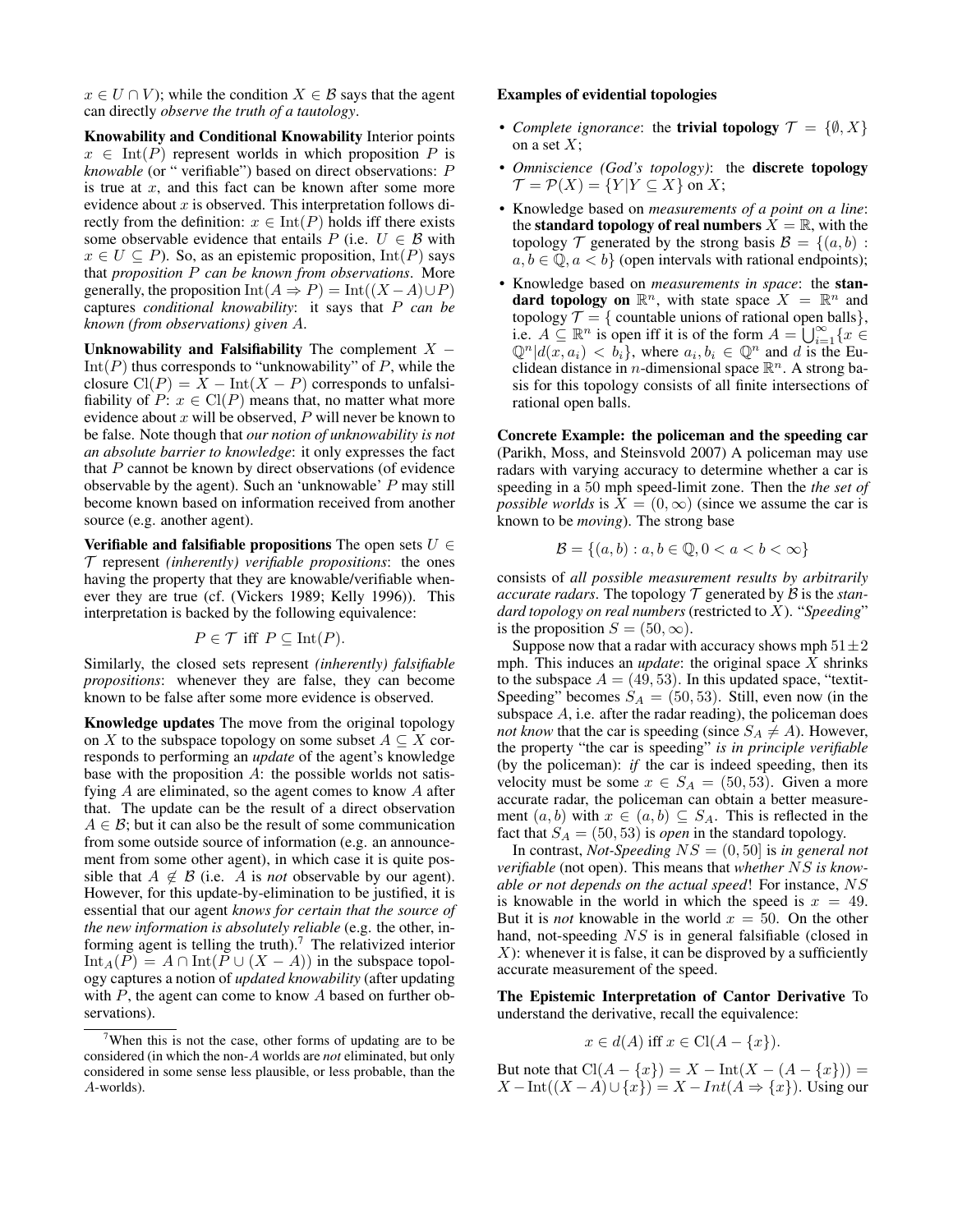interpretation of  $X - P$  as negation of the proposition  $P$ , and of Int $(A \Rightarrow P)$  as conditional knowability (of P given A), we conclude that

$$
x \in d(A)
$$
 iff x is not knownable given A.

So, as an epistemic proposition, Cantor's derivative  $d(A)$ says that "*the actual world is unknowable given* A".

The Epistemic Meaning of the Perfect Core Looking now at the perfect core  $d^{\infty}(A)$ , we can infer its epistemic meaning from the above fixed-point identity:

$$
d^{\infty}(A) = \nu P \cdot A \cap d(P).
$$

The perfect core can thus be understood as the *selfreferential version of Cantor's derivative:*  $d^{\infty}(A)$  captures the epistemic proposition " $A$  is true, but the actual world is unknowable given *this* information" (where 'this' refers to the very proposition that we are defining). As we'll see, this is precisely the kind of self-referential statement that plays a key role in the Surprise Examination Paradox.

#### 3 The logic of derivative and perfect core

In this section we introduce the formal syntax and semantics of our logic. We begin by defining the formal languages  $\mathcal{L}_{\langle \cdot \rangle}$ and  $\mathcal L$  we will work with:

**Syntax**. The language  $\mathcal{L}_{\langle \cdot \rangle}$  of dynamic-epistemic logic of derivative and perfect core consists of formulas recursively defined by the following BNF:

$$
\varphi ::= p \mid \neg \varphi \mid \varphi \land \varphi \mid \Diamond \varphi \mid \odot \varphi \mid \widehat{K}\varphi \mid \langle \varphi \rangle \varphi
$$

The language  $\mathcal L$  of (static) epistemic logic of derivative and perfect core is the fragment of  $\mathcal{L}_{\langle \cdot \rangle}$  obtained by eliminating all dynamic modalities  $\langle \varphi \rangle$ .

Semantics. We interpret this language on epistemic topo**models**  $M = (X, \mathcal{T}, || \cdot ||)$ : topological spaces  $(X, \mathcal{T})$  with a valuation function (mapping every atomic sentence  $p$  into a subset  $||p|| \subseteq X$ ). The semantics is given by extending this valuation recursively to all of  $\mathcal{L}_{\langle \cdot \rangle}$ , defining  $\|\varphi\|_{\mathbf{M}}$  using the usual clauses for Booleans, while

$$
\|\Diamond \varphi\|_{\mathbf{M}} = d(\|\varphi\|_{\mathbf{M}})
$$

is the Cantor derivative of  $\|\varphi\|_{\mathbf{M}}$  wrt the topology  $\mathcal{T}$ , and

$$
\|\odot\varphi\|_{\mathbf{M}} = d^{\infty}\|\varphi\|_{\mathbf{M}} = \nu P.\big(\|\varphi\|_{\mathbf{M}} \cap d(P)\big)
$$

is the perfect core of  $\|\varphi\|_{\mathbf{M}}$ . The operator  $\hat{K}$  is just the global existential modality, quantifying existentially over all possible worlds:  $||K\varphi||_{\mathbf{M}} = X$  if  $||\varphi||_{\mathbf{M}} \neq \emptyset$ , otherwise  $\|\widehat{K}\varphi\|_{\mathbf{M}} = \varnothing$ . Finally,  $\langle \varphi \rangle \psi$  is the dynamic modality for epistemic updates, whose semantics is given by evaluating  $\psi$  in the updated model: if, for any subset  $A \subseteq X$ , we put  $\mathbf{M} = (A, \mathcal{T}_A, \|\cdot\|_A)$  for the updated model, with the subspace topology  $\mathcal{T}_A = \{U \cap A : U \in \mathcal{T}\}\$ and relativized valuation  $||p||_A = ||p|| \cap A$ , then we set

$$
\|\langle \varphi \rangle \psi\|_{\mathbf{M}} = \|\psi\|_{\|\varphi\|},
$$

where  $\|\varphi\| = \|\varphi\|_{\mathbf{M}}$  is the valuation of  $\varphi$  in the original model. As usual, we may write  $(M, x) \models \varphi$  iff  $x \in ||\varphi||_M$ . When the model M is clear from the context, we may skip it, writing e.g.  $\|\varphi\|$  and  $x \models \varphi$ .

In an epistemic context, we read  $\hat{K}$  as *epistemic possibility:*  $\hat{K}\varphi$  says that "as far our agent knows,  $\varphi$  *may* be true", in the sense that  $\varphi$  is consistent with the agent's information. We read  $\Diamond \varphi$  as saying that "the actual world is unknowable (through observations) given  $\varphi$ "; we read  $\odot \varphi$ as a self-referential statement, saying that " $\varphi$  is true, but the actual world is unknowable (through observation) given *this* information" (where 'this information' refers to the very proposition we are defining); finally, we read  $\langle \varphi \rangle \psi$  as saying that " $\varphi$  holds, and  $\psi$  will also hold after updating with  $\varphi$ ".

Abbreviations: We will use the standard abbreviations for propositional connectives  $\varphi \lor \psi$ ,  $\varphi \Rightarrow \psi$ ,  $\varphi \Leftrightarrow \psi$ ,  $\top$  and  $\bot$ , as well as the following additional ones:  $\Box \varphi := \neg \Diamond \neg \varphi$ ,  $K\varphi := \neg \widehat{K} \neg \varphi$ ,  $\widehat{\mathcal{K}}\varphi := \varphi \vee \Diamond \varphi$ , and  $\mathcal{K}\varphi := \neg \widehat{\mathcal{K}} \neg \varphi$ . To justify these notations, note that  $K$  is just the universal modality (quantifying universally over all worlds that are possible according to our agent),  $\Diamond$  is just the closure modality and K is just the interior modality:  $||K\varphi|| = X$  iff  $\|\varphi\| = X$ , and  $\|K\varphi\| = \emptyset$  otherwise;  $\|\mathcal{K}\varphi\| = \mathrm{Cl}(\|\varphi\|);$ and  $\|\mathcal{K}\varphi\| = \|\varphi \wedge \Box \varphi\| = \mathrm{Int}(\|\varphi\|).$  So, given our interpretation of possible worlds, closure and interior, we can read  $K\varphi$  as " $\varphi$  is known" (to our agent),  $K\varphi$  as " $\varphi$  is knowable" (through observations by our agent), and read  $\widehat{\mathcal{K}}\varphi$  as " $\varphi$  cannot be falsified" (by any observations by the agent).

<span id="page-4-1"></span>**Theorem 3.1.** [*Completeness for*  $\mathcal{L}_{\langle \cdot \rangle}$ ] The following sys*tem is a sound and complete axiomatization of the dynamicepistemic logic of Cantor derivative and perfect core*  $\mathcal{L}_{\langle \cdot \rangle}$ *:* 

- *Axioms and Rules of Propositional Logic.*
- *Necessitation Rule, and Distribution (=Kripke's Axiom), for the modalities*  $K, \Box$  *and*  $[\varphi]$ .<sup>[8](#page-4-0)</sup>
- *Positive and negative introspection for knowledge:*

 $K\varphi \Rightarrow KK\varphi \qquad \neg K\varphi \Rightarrow K\neg K\varphi$ 

- *Positive Introspection of Knowability* (if ϕ is knowable, then it is knowable to be knowable):  $K\varphi \Rightarrow \mathcal{K}\mathcal{K}\varphi$
- *Knowledge implies knowability:*  $K\varphi \Rightarrow \mathcal{K}\varphi$
- *Monotonicity rule for the perfect core:*  $\frac{\varphi \to \psi}{\odot \varphi \to \odot \psi}$
- *Fixed Point Axiom:*  $\odot \varphi \Rightarrow (\varphi \wedge \Diamond \odot \varphi)$
- *Induction Axiom:*  $\mathcal{K}(\varphi \Rightarrow \Diamond \varphi) \Rightarrow (\varphi \Rightarrow \Diamond \varphi)$
- *Reduction axioms for update modalities:*

$$
\langle \varphi \rangle p \Leftrightarrow (\varphi \land p)
$$
  

$$
\langle \varphi \rangle \neg \theta \Leftrightarrow (\varphi \land \neg \langle \varphi \rangle \theta)
$$
  

$$
\langle \varphi \rangle \widehat{K} \theta \Leftrightarrow (\varphi \land \widehat{K} \langle \varphi \rangle \theta)
$$
  

$$
\langle \varphi \rangle \Diamond \theta \Leftrightarrow (\varphi \land \Diamond \langle \varphi \rangle \theta)
$$
  

$$
\langle \varphi \rangle \odot \theta \Leftrightarrow \bigcirc \langle \varphi \rangle \theta
$$

<span id="page-4-0"></span><sup>&</sup>lt;sup>8</sup>In fact, Necessitation for  $\Box$  follows from Necessitation for K and the axiom "Knowledge implies knowability".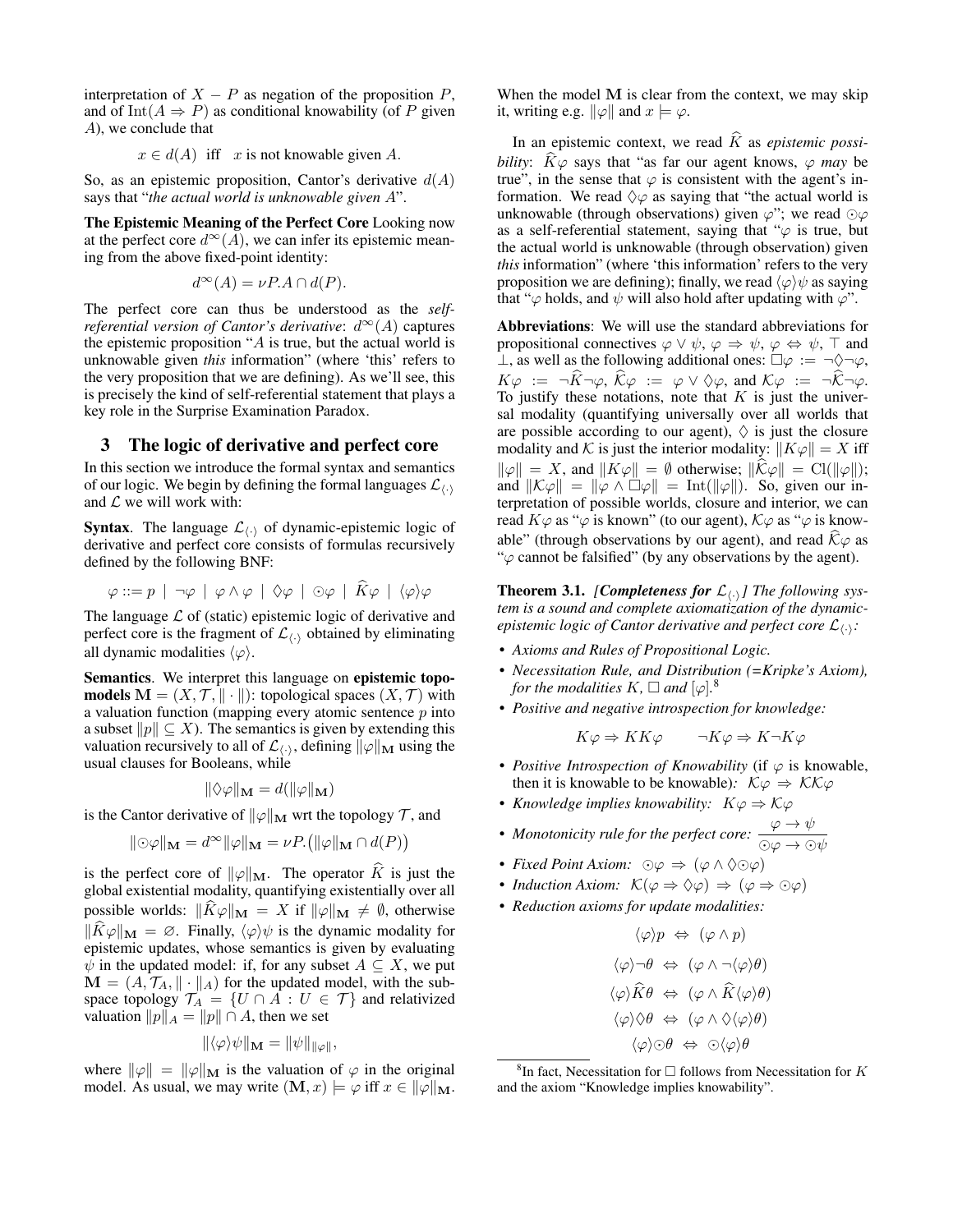Proving soundness is an easy verification. Completeness follows immediately from the following two results:

<span id="page-5-2"></span>**Theorem 3.2.** *[Provable Co-expressivity of*  $\mathcal{L}_{\langle \cdot \rangle}$  *and*  $\mathcal{L}$ *] Every formula in the language*  $\mathcal{L}_{\langle \cdot \rangle}$  *is provably equivalent*<sup>[9](#page-5-0)</sup> to *some formula in the static fragment* L*. Hence, the two logics*  $\mathcal{L}_{\langle \cdot \rangle}$  and  $\mathcal L$  *have the same expressivity.*<sup>[10](#page-5-1)</sup>

<span id="page-5-3"></span>Theorem 3.3. *[Completeness for* L*] The system obtained from the above axiomatic system for*  $\mathcal{L}_{\langle \cdot \rangle}$  *by eliminating all axioms and rules that refer to dynamic modalities (specifically: eliminating Necessitation and Distribution for*  $[\varphi]$ *, as well as all the reduction axioms) is a sound and complete axiomatization of the static epistemic logic of Cantor derivative and perfect core* L*.*

Proof Summary While the proof of Theorem [3.2](#page-5-2) is an easy induction (using the reduction axioms to gradually push the dynamic modalities past other operators and then eliminate them), the proof of Theorem [3.3](#page-5-3) is highly nontrivial, and uses methods that we developed in our recent work on topological  $\mu$ -calculus [\(Baltag, Bezhanishvili, and](#page-9-12) Fernández-Duque 2021). Hence, we only give here a bird's eye overview of this proof (relegating the details ti the Appendix). Essentially, we start from the canonical model  $\Omega$  (comprising all maximally consistent theories accessible from some fixed theory), a standard construction in modal logic. But we should stress that Ω is *not* our intended model.[11](#page-5-4) Indeed, the usual Truth Lemma fails for our logic  $\mathcal L$  in the canonical model: formulas are not necessarily satisfied in  $\Omega$  by the theories that contain them. Next, for any given finite set of formulas  $\Sigma$ , we select a special submodel of the canonical model  $\Omega^{\Sigma}$  (called the  $\Sigma$ -final model), consists of "Σ-final theories": essentially, these are the ones whose cluster is locally definable by some formula in  $\Sigma$ . Our strategy is to show that the Truth Lemma does hold in  $\Omega^{\Sigma}$ for  $\Sigma$ -formulas. It is easy to check that  $\Omega^{\Sigma}$  satisfies the usual Existential Witness Lemma for modalities  $\Diamond$  and  $\widehat{K}$  (and formulas in  $\Sigma$ ), but extending this to the perfect core modality  $\odot$  requires some work. Another key ingredient is the fact that  $\Omega^{\Sigma}$  is "essentially" a finite object: though possibly infinite in size, it has finite 'depth', and moreover it contains only finitely many bisimilarity classes. As a consequence, the largest fixed points of the operators  $P \mapsto d_{\parallel \varphi \parallel}(P)$  (that define  $\|\odot \varphi\|$ ) are all attained in  $\Omega^{\Sigma}$  below some fixed *finite* stage of the Cantor-Bendixson process. These ingredients are used to prove our Truth Lemma for the final model  $\Omega^{\Sigma}$ .

The full details are in the Appendix, where we also use the selection method to obtain a finite submodel of  $\Omega^{\Sigma}$  that

satisfies the same relevant formulas, and then analyzing the complexity of the selection algorithm, thus proving:

<span id="page-5-5"></span>Theorem 3.4. *[FMP, Decidability and Complexity] The (static and dynamic) logics of Cantor derivative and perfect core have the strong finite model property (and hence they are decidable). Moreover, the satisfiability problem for the static logic* L *is* PSPACE*-complete.*

Some technical-historical connections. As mentioned in the Introduction, McKinsey and Tarski were the first to look at the modal logic of topological closure and topological interior [\(McKinsey and Tarski 1944\)](#page-9-1). In our notations, these are captured by the knowability modalities  $\hat{\mathcal{K}}$ and  $K$ . They showed that this is the same as the modal logic S4 of reflexive-transitive frames. In our formalism, the axiom 4 corresponds to our axiom of Positive Introspection for knowability:  $K\varphi \Rightarrow KK\varphi$ . We refer to [\(van Benthem and](#page-9-23) [Bezhanishvili 2007\)](#page-9-23) for an overview of results on topological completeness of modal logics above S4.

As also mentioned in the Introduction, McKinsey and Tarski also considered the modal logic of Cantor derivative. Esakia showed that the derivative logic of all topological spaces is the same as the logic of weakly-transitive frames [\(Esakia 2001;](#page-9-10) [Esakia 2004\)](#page-9-24), namely the modal logic  $wK4 = K + w4$ , where w4 is the weak transitivity axiom:  $\Diamond \Diamond p \rightarrow \Diamond p \lor p$ . In our formalism, this is easily seen to be *equivalent* to the above-mentioned axiom of Positive Introspection for knowability. Indeed, given our definition of knowability, the axiom  $K\varphi \Rightarrow \mathcal{K}\mathcal{K}\varphi$  can be unfolded into

$$
(\varphi \wedge \Box \varphi) \Rightarrow \Box \Box \varphi.
$$

This is a Sahlqvist formula (see e.g. [\(Chagrov and Za](#page-9-25)[kharyaschev 1997\)](#page-9-25)) corresponding to the weak-transitivity condition on relational models, whose equivalent dual form is Esakia's weak transitivity axiom w4.

#### 4 Surprise: non-self-referential version

There are many 'solutions' to the Surprise Exam Paradox in the literature [\(Quine 1953;](#page-9-21) [McLelland and Chihara 1975;](#page-9-26) [Wright and Sudbury 1977;](#page-10-3) [Sorensen 1984;](#page-9-27) [Chow 1998;](#page-9-28) [Hall 1999;](#page-9-29) [Gerbrandy 2007;](#page-9-20) [Levi 2009\)](#page-9-30). Some of them concern different versions of the puzzle, in which some of the assumptions are suspended , e.g. the Student may *not know for sure* (but only believe) that there will be an exam next week, or that the Teacher always tells the truth. Though interesting, these provide "easy" ways to avoid the contradiction, so we will ignore these weakened versions, focusing on the version in which these assumptions are granted. Even so, most of the solutions proposed in the literature are unfortunately informal, or only half formalized. The approach in [\(Gerbrandy 2007\)](#page-9-20) is one of the few exceptions, and we hereby briefly summarize it.

Gerbrandy's Solution The setting used by Gerbrandy to treat the paradox is the one of (non-topological) Public Announcement Logic [\(Plaza 1989\)](#page-9-16): an *epistemic model*  $\mathbf{M} = (X, \|\cdot\|)$  is simply given by a set of possible worlds  $X$  together with a valuation map; the logic is restricted to

<span id="page-5-0"></span><sup>&</sup>lt;sup>9</sup>This means that the equivalence is provable in the above axiomatic system for  $\mathcal{L}_{\langle . \rangle}$ .

<span id="page-5-1"></span><sup>&</sup>lt;sup>10</sup>But they differ in succinctness: formulas in  $\mathcal{L}_{\langle \cdot \rangle}$  can be in general exponentially more succinct than their translations in  $\mathcal{L}$ . In addition, they can capture the desired dynamic-epistemic scenarios in a much more transparent and direct way than their translations. This makes dynamic modalities very useful for applications, and justifies our choice of the larger language  $\mathcal{L}_{\langle \cdot \rangle}$ .

<span id="page-5-4"></span> $11$ In fact, the notion of truth in the canonical model will play no role in this paper: we never evaluate our formulas in it. Instead, we only use a few basic syntactic properties of this model.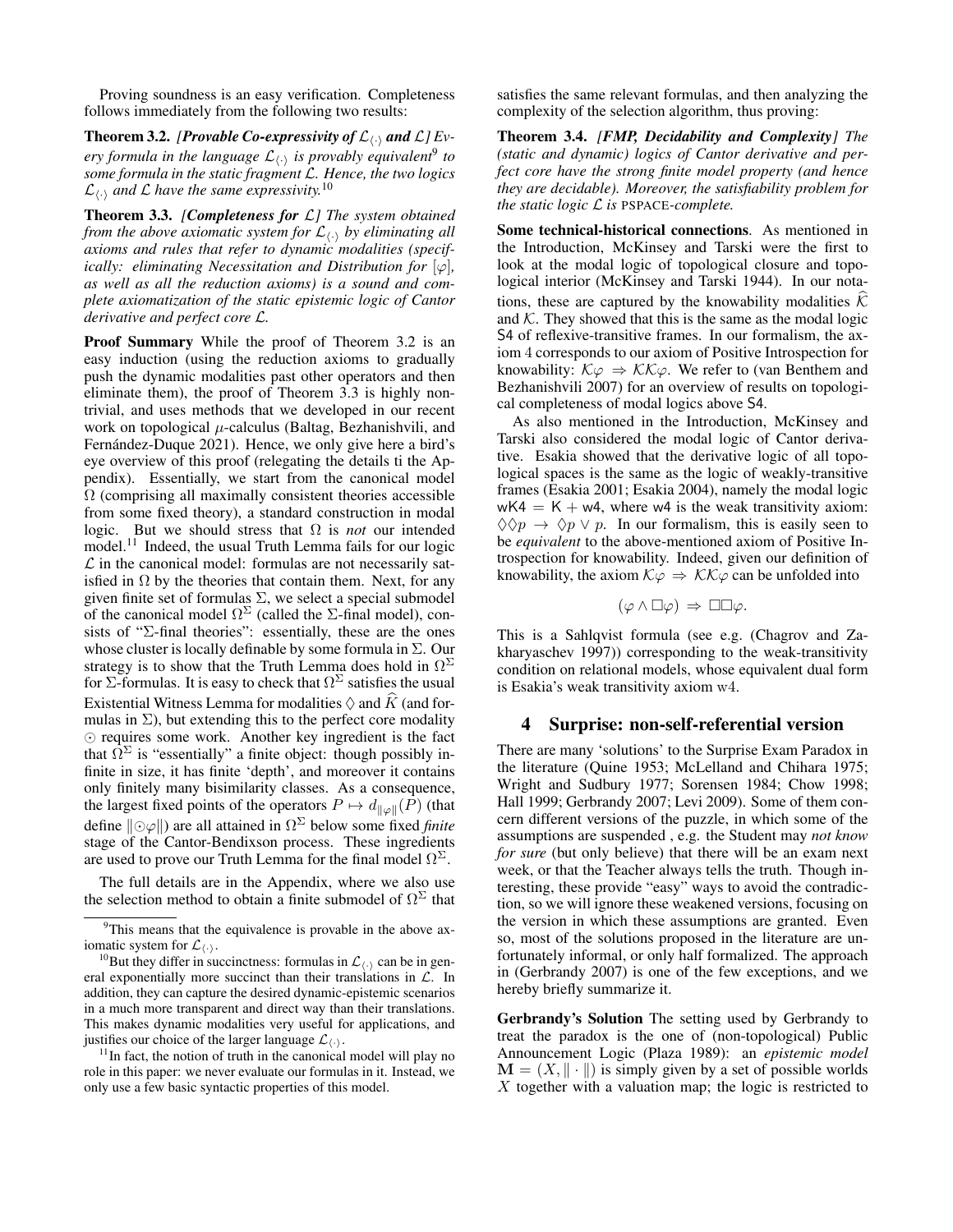the fragment generated by atomic sentences, Boolean connectives, the knowledge operator  $K\varphi$  (modeled as universal modality) and the dynamic update operators  $\lbrack \varphi \rbrack \theta$  (also called 'public announcement', and modeled by relativization to the *subset*  $\|\varphi\|$ , with no subspace topological structure). Like our logic, this logic is single-agent: the Teacher is only treated as an infallible *source* of truthful information, not as an agent. So the knowledge operator  $K$  refers to the Student's knowledge. Knowability  $K\varphi$ , derivative modality  $\Diamond \varphi$ and perfect core  $\odot\varphi$  do not belong to this language. But the update modalities are still eliminable, via the reduction laws for Booleans and knowledge.

More specifically, the set  $X = \{x_1, x_2, x_3, x_4, x_5\}$  consists of five possible worlds, with the obvious meaning: for each  $1 \leq i \leq 5$ ,  $x_i$  is the world in which the exam will come in the corresponding  $i^{th}$  day of the week. The language has 5 atomic sentences  $\{p_i: 1 \le i \le 5\}$ , where  $p_i$  means "the exam will be in the  $i<sup>th</sup>$  day". The valuation is again obvious:  $||p_i|| = \{x_i\}$ . Clearly, this model satisfies  $K(\bigvee_{i=1}^5 p_i)$ , which captures one of the main assumptions of the puzzle: the Student knows for sure there will be an exam in the next week. Furthermore, for each  $1 \le i \le 5$ , the passage of the previous days without any exam can be 'simulated' in this logic by an update with the sentence  $\bigwedge_{j=1}^{i-1} \neg p_j$ : indeed, this is the information gained by the Student by the evening of day i−1. Hence, Gerbrandy formalizes Teacher's announcement as the sentence

$$
\text{ SURPRISE} := \bigwedge_{i=1}^{5} [\bigwedge_{j=1}^{i-1} \neg p_j] \neg K p_i.
$$

This sentence says that, no matter in which day  $i$  will the exam come, by the evening of day  $i - 1$  the Student will not know for sure that the exam will be the next day. Using the reduction axioms, this formula can be simplified to

$$
\text{ SURPRISE} \Leftrightarrow \bigwedge_{i=1}^5 \neg K(\bigvee_{j=1}^i p_j).
$$

Finally, the assumption that the Student knows for sure that the Teacher never lies is implemented by performing an update with the sentence SURPRISE: all worlds in which the sentence is false are eliminated, and the model shrinks to  $\|\text{SURPRISE}\|$ . But, using the above static equivalent, it is easy to see that, in the model  $X$  the sentence SURPRISE is false only in world  $w_5$  (in which the exam is on Friday) and true in all the others. Hence, the model shrinks to  $\|$ SURPRISE $\| = \{x_1, x_2, x_3, x_4\}.$ 

Thus, according to Gerbrandy, *the only valid conclusion is that the exam cannot be on Friday*: the first elimination step in the informal reasoning underlying the 'paradox' is the only correct one. All further elimination steps are *not* justified: e.g., the second step (eliminating Thursday) would require performing *a second update* with the sentence SURPRISE. But the Teacher only announced the sentence once! The sentence SURPRISE was true before being announced (assuming the exam won't be on Friday), but *nothing guarantees that the sentence will still be true after this announcement*: the Teacher did not claim *that*! If say,

the exam will be on Thursday, then the sentence SURPRISE changes its truth value (from true to false) after the Teacher's announcement: this does not in any way contradict the truthfulness of Teacher's announcement (since it *was true* at the moment when it was announced). So the apparent 'paradox' only points to the existence of sentences that change their truth value after being announced.<sup>[12](#page-6-0)</sup>

A first objection to the above approach is that it gives a very "low level" formalization of the sentence SURPRISE, that is highly dependent on irrelevant details (such as the number of days in the week, the linear temporal order of the observable evidence in the form of day-passing, etc). If we change the story to cover 2 weeks, the sentence SURPRISE changes. Even worse: we can build similar stories, to which the above approach simply cannot be applied, since e.g. the number of worlds is infinite, the potential observations are also infinitely many, and they cannot be arranged in any salient linear order. Let us look now at such an example.

Infinite Surprise Let us denote the set of positive integers by N. It is known that the Teacher chose a point x belonging to the set

$$
A = \{0\} \cup \{1/n : n \in \mathbb{N}\} \cup \{1/n(n+1) : n \in \mathbb{N}\}\
$$

and marked it on the real line drawn on a board. The Student can perform observations, measuring the position of the point, with any arbitrary precision  $\epsilon > 0$  (by building better and better measurement devices); but obviously, he can never measure the position with infinite precision ( $\epsilon = 0$ )! But the Teacher (who is known to be always truthful) tells the Student: "*No matter how good your measurement is, you will never know the exact position of the point*!"

Intuitively, the Student can reproduce the Surprise Exam argument to conclude that  $x \notin A$ , obtaining a contradiction (since he *knows* that  $x \in A$ ). First, if the point is of the form  $x = \frac{1}{n(n+1)}$  for some  $n \in \mathbb{N}$ , then he will eventually be able to know its location exactly, if given precise enough measurements: indeed, whenever he will reach a precision  $\epsilon < |\frac{1}{n(n+1)} - \frac{1}{(n+1)(n+2)}| = \frac{1}{n(n+1)(n+2)}$ , his measurement will yield an open interval of the form  $(a - \epsilon, a + \epsilon) \ni x$ , whose intersection with A is the singleton  $\{x\} = \{\frac{1}{n(n+1)}\}$ consisting of the exact position. Since this contradicts the Teacher's announcement, all points of the form  $\frac{1}{n(n+1)}$  are ruled out, so x must belong to the set  $\{0\} \cup \{1/n : n \in \mathbb{N}\}.$ By repeating the argument, the Student can rule out next all points of the form  $x = \frac{1}{n}$  (since in any such case he will eventually be able to know its location exactly, when he reaches a precision  $\epsilon < \left|\frac{1}{n} - \frac{1}{(n)(n+1)}\right| = \frac{1}{n(n+1)}$ , concluding that x *must belong to the singleton set* {0}. So now the Student *knows* the exact location  $x = 0$  (without even having had to do any measurement), again contradicting Teacher's announcement!

Though the argument is essentially identical to the Surprise Exam, it cannot be treated using the above approach,

<span id="page-6-0"></span><sup>&</sup>lt;sup>12</sup> Such examples are called 'Moore sentences' and are by now well-understood as non-paradoxical utterings, easily dealt with in the framework of Dynamic Epistemic Logic [\(van Ditmarsch,](#page-10-1) [van der Hoek, and Kooi 2007;](#page-10-1) [van Benthem 2011\)](#page-10-2).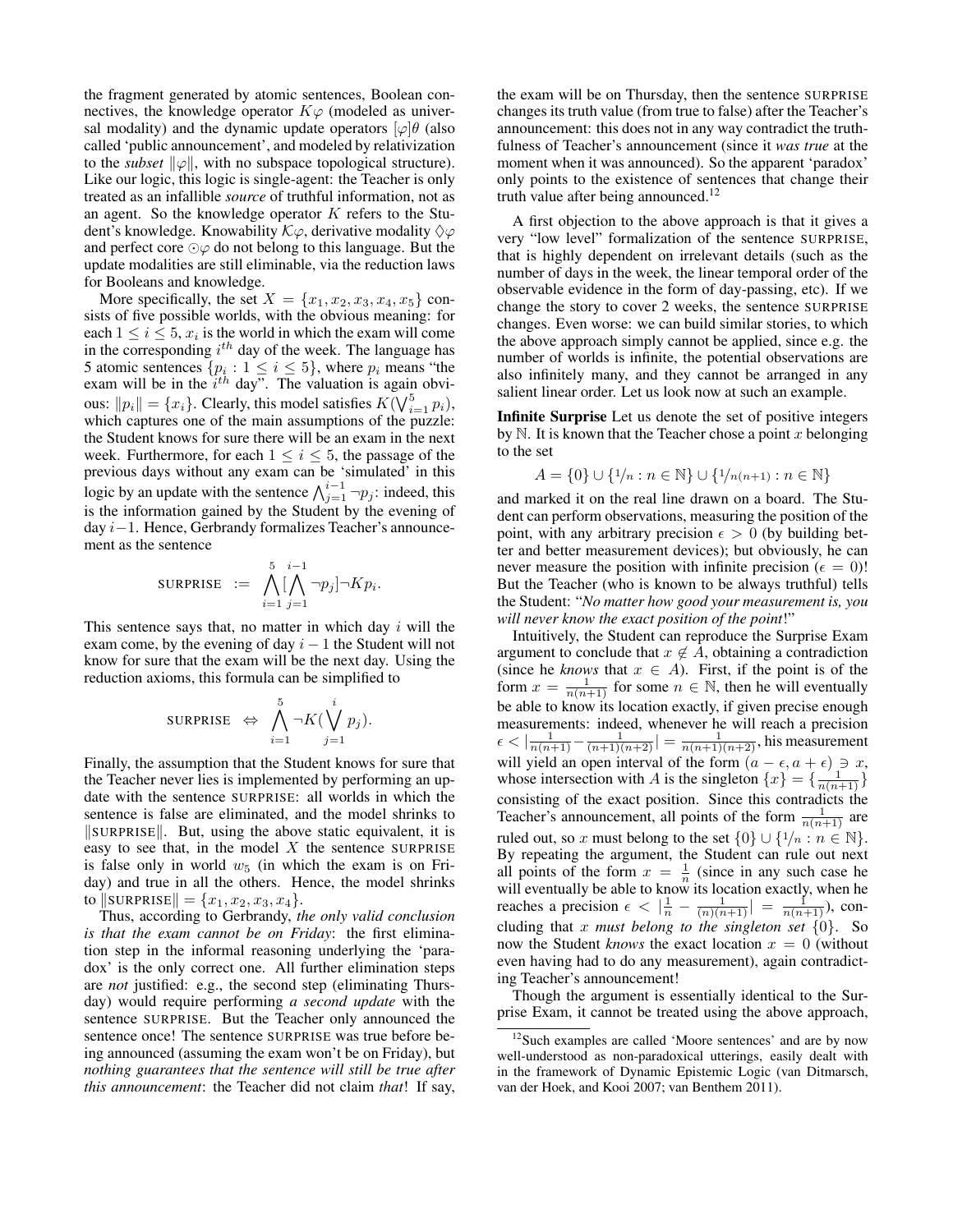due to the fact that both the possible worlds and the possible observations (measurement intervals) are infinite.

This is where the topological approach comes to the rescue. By abstracting away from day-passing or measurements, and considering them to be just special cases of families of observable evidence, given in the form of strong topological bases, we can see the sentence SURPRISE simply says that "*the actual world is not knowable through observations*". Using our semantics, this is captured by the formula

$$
\text{supprise} := \Diamond \top,
$$

where  $\Diamond$  is the derivative modality wrt the evidential topology (generated by the basis  $B$ ). In the case of our Infinite Surprise, it is clear what the evidential topology is: the *standard* topology on the set A, generated by the family  $\mathcal{B} = \{(a, b) \cap A : a, b \in \mathbb{Q}, a < b\}$  of (relativized) open intervals with rational endpoints. Applying Gerbrandy's analysis to this topological version, we see that  $\|\text{supp} \|_A =$  $\|\Diamond \top \|_A = d_A(A) = d(A) = \{0\} \cup \{\frac{1}{n} : n \in \mathbb{N}\}\$  (since all other points are isolated in  $A$ ), and we can thus conclude that *only this first elimination step is correct*: the only information that can be extracted from Teacher's announcement is that  $x \in \{\frac{1}{n} : n \in \mathbb{N}\}$ . Further elimination steps are not justified: though true when it was announced, the sentence  $\Diamond$  T may have changed its truth value after the announcement.

Going back to the original Surprise Exam story, what is the evidential topology in that scenario? Since "observations" correspond in that case to the passing of days without exams, the relevant strong base is

$$
\mathcal{B} = \{O_1, O_2, O_3, O_4, O_5\},\
$$

where  $O_i = X - \{x_j : j < i\} = \{x_j : i \le j\}$ . Here,  $O_1 =$  $X$  corresponds to the background observation that the exam will be in one of the 5 days of next week;  $O_2$  corresponds to the negative observation after Monday morning: that the exam was not on Monday; etc. The generated evidential topology is  $\mathcal{T} = \{\emptyset\} \cup \mathcal{B}$ . Once again, as in Gerbrandy's analysis,  $\|\lozenge\top\| = X - \{x_5\} = \{x_1, x_2, x_3, x_4\}$  (since  $x_5$ ) is the only isolated point in this topology).

We have thus obtained a uniform treatment of the puzzle, that simplifies and generalizes Gerbrandy's solution.

#### 5 Surprise: self-referential version

While the above formalization of the sentence SURPRISE seems natural at first sight, there is something profoundly odd about it. The teacher announced that the *exam's date will be a surprise*: this seemed to point to the *actual future*, as it will unfold *after* this announcement is made. However, the above formalization allows for the possibility that the announcement was meant to be true only before the announcement (or counterfactually: if no such announcement was made), but to possibly change its truth value to false after the announcement is made. In that case, in what sense can one still claim that the Teacher was truthful in her announcement about "will" happen?

Looking at the sentence  $\Diamond \top$  (or at Gerbrandy's more complicated non-topological counterpart), we can see that the best way to describe it in natural language is a counterfactual statement of the type: "*the exam's date would have been a surprise, if I didn't make this very announcement*". Moreover, this interpretation in terms of a counterfactual (instead of the actual) future seems to be crucial for Gerbrandy's 'solution' of the paradox.

However, this is *not* what the Teacher said, and it does *not* sound like the most natural interpretation of her statement. When referring to the future in an announcement, it is typically implicitly assumed that the speaker factors in her own announcement action: thus, she is expected to use the word "will" to refer to what will happen after she makes the announcement. "It will be a surprise" means that it *will* be so, not that it would have been so in some other possible future.

Thus, to understand the Teacher's statement we need to make explicit its implicit self-referentiality, reading it as "*You will not know in advance the exam day (i.e. after hearing this very announcement)*". Most authors who wrote about the paradox agree that *this self-referential interpretation is the intended one*.

Gerbrandy was aware of this interpretation (without formalizing it), but like many other logicians he thought that it leads to a genuine, Liar-like paradox, because of its circularity. In contrast, other logicians, such as Quine, argued in older work [\(Quine 1953\)](#page-9-21) that there is no real paradox, but only an impossible assumption: the conclusion should only be that a *source who is known to always tell the truth cannot make such a (future-oriented, implicitly self-referential) announcement* (since that would be a lie).

Using our derivative and dynamic modalities, we can formalize the self-referential announcement as a 'circular' proposition  $P$  satisfying the equation

$$
P = \langle P \rangle \Diamond \top.
$$

Moreover, this is *all* that is claimed in the Teacher's announcement: there is no other implicit information in it. This means that we are looking at the *most general statement* satisfying the equation, i.e. the *largest fixed point* of the operator  $P \mapsto \langle P \rangle \langle \rangle$ . Using standard  $\mu$ -calculus notation, we can write the statement as

$$
\text{ SURPRISE}^{\infty} := \nu P \langle P \rangle \langle \rangle \top,
$$

and call it the *self-referential surprise announcement*. Although the above formalization is not in our language  $\mathcal{L}_{\langle \cdot \rangle}$ (but only in its fixed-point extension), it can be given an equivalent formulation. Using our reduction laws, we can see that  $\langle P \rangle \Diamond \top$  is equivalent to  $P \land \Diamond \langle P \rangle \top$ , which in turn is equivalent to  $P \land \Diamond P$ . So the sentence SURPRISE<sup>∞</sup> is equivalent to any of the following formulas:

$$
\nu P.P \wedge \Diamond P = \nu P.\Diamond P = \nu P.(\top \wedge \Diamond P) = \odot \top.
$$

Thus, the formula  $\odot\top$ , denoting the perfect core of our space  $\|\odot\top\|_X = d^{\infty}(X)$ , captures the full self-referential meaning of the surprise announcement  $\text{SURPRISE}^{\infty}$ . There is nothing paradoxical with this type of self-referentiality: the monotonicity of the derivative operator ensures the existence of the fixed point. If a Teacher who is known never to lie made this announcement, that would induce an update that shrinks the original space X to its perfect core  $X^{\infty}$ .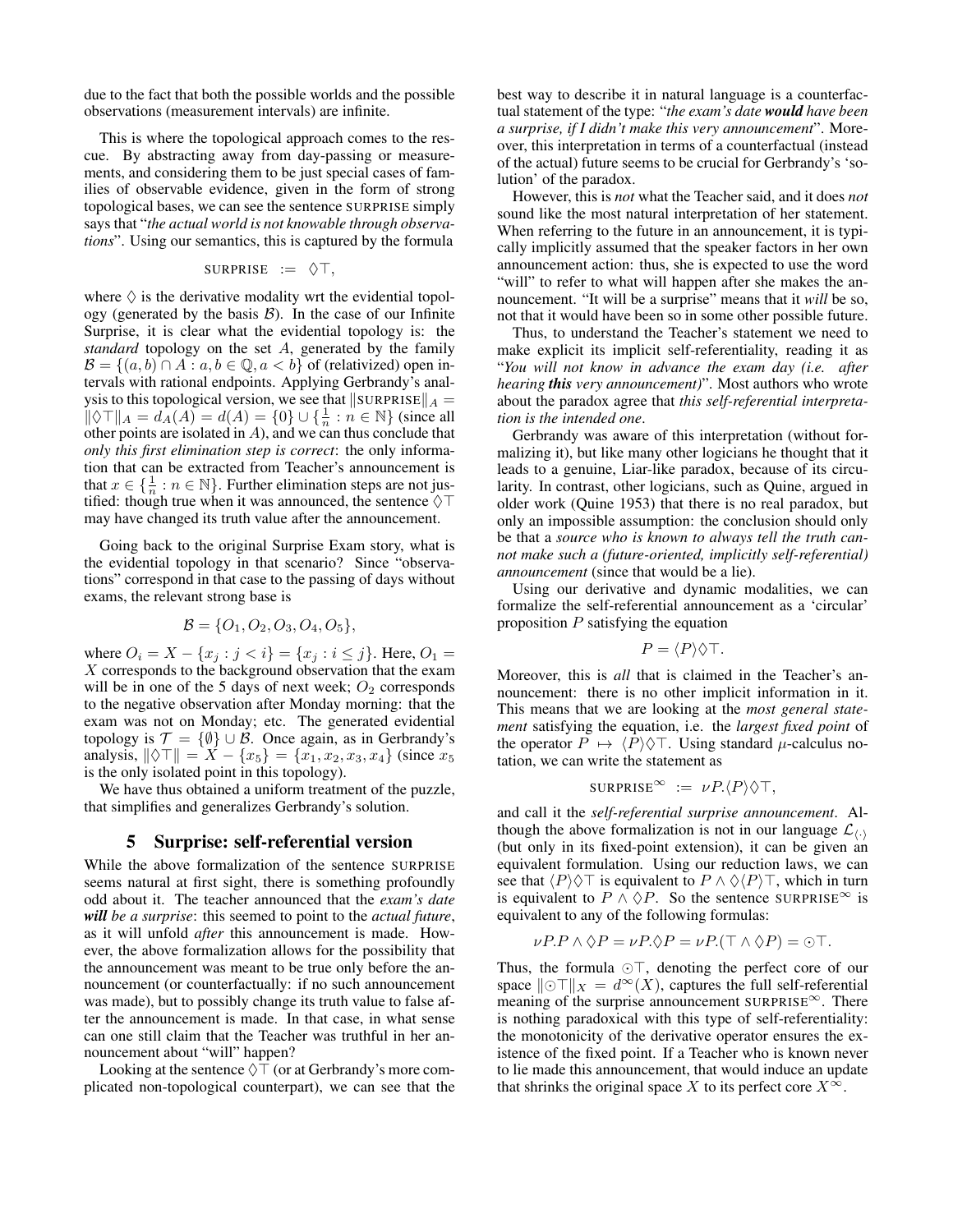We can now recognize the successive eliminative steps in the Student's reasoning as corresponding to the Cantor-Bendixson process of calculating the perfect core: the first step eliminates the isolated point  $x<sub>5</sub>$ , calculating the Cantor derivative  $d^1(X) = X - \{x_5\}$ ; the next step calculates  $d^2(X) = X - \{x_4, x_5\}$ ; etc. After five steps, we reach a fixed point  $d^5(X) = d^{\infty}(X) = \emptyset$ . A similar remark applies to our above Infinite Surprise example: the first step yields  $d^1(A) = \{0\} \cup \{\frac{1}{n} : n \in \mathbb{N}\}$ ; the next step yields  $d^2(A) = \{0\}$ ; finally, the third step reaches the fixed point  $d^{3}(A) = d^{\infty}(A) = \emptyset$ . And since in both cases the perfect core is empty, a contradiction is actually reached!

But, in this self-referential interpretation, *all the elimination steps are justified* (unlike in Gerbrandy's counterfactual interpretation): *the Student's entire inductive eliminative reasoning is correct*! The contradiction obtained in the end ( $\|\text{supPRISE}^{\infty}\| = d^{\infty}(X) = \emptyset$ ) only shows that *the update with* SURPRISE<sup>∞</sup> *cannot be truthfully performed in this case*: if it is known that the Teacher never lies, then *the statement* SURPRISE<sup>∞</sup> *is false, and in fact known to be false*, regardless of the day of the exam.

Liar-like paradox? Not really. The sentence SURPRISE<sup> $\infty$ </sup> has in any case a definite truth value, unlike the Liar sentences. As already mentioned, one of the assumptions of the story must simply be false: either it is *not known for sure that the Teacher always tells the truth*, or else the Teacher *cannot make this self-referential announcement* (since it would be a lie). The *appearance* of paradox is due to the fact in this specific example the only fixed point is the empty set. However, a proposition with empty extension is by definition *not* paradoxical, but just false (in all possible worlds).

This doesn't validate the Students' ultimate conclusion (in the follow-up story): partying every day is *not* justified. *That last follow-up step is the Student's only mistake*. If the Student gives up the first assumption (that he knew that the Teacher never lies), then the whole iterative elimination reasoning is *blocked*: even the first step is no longer justified! So, in that case, the Student can no longer be sure that the Teacher lies: she may be lying, or she may be telling the truth. All bets are off, the exam might come any day. Studying every day, instead of partying, is the only safe option.

Our diagnosis thus agrees with Quine's: a Teacher who is known not to lie cannot truthfully make the announcement  $\text{SURPRISE}^{\infty}$  in our two examples. But, contrary to Quine, Gerbrandy and other philosophical logicians, we claim that this impossibility result is *not* due to the self-referential character of the announcement. Self-referentiality is only dangerous when applied to non-monotonic operators (such as negation, e.g. the Liar). But derivative is monotonic, so *the type of self-referentiality involved in the Surprise story is in* $nocuous$ .<sup>[13](#page-8-0)</sup> In fact, the sentence SURPRISE<sup>∞</sup> can even be

*true* in some situations! To see this, let us consider a modified version of the above Infinite Surprise example.

Infinite Surprise with a Twist Everything goes as in the Infinite Surprise story, except that this time the Teacher choses a point x belonging to the set  $B = A \cup [1, 2]$ , where  $A = \{0\} \cup \{\frac{1}{n} : n \in \mathbb{N}\} \cup \{\frac{1}{n(n+1)} : n \in \mathbb{N}\}\$  is the set in the previous (untwisted) version of Infinite Surprise. The same Cantor-Bendixson inductive process of elimination can be now used to show that the perfect core is  $d^4(B) = d^{\infty}(B) = [1, 2]$ . In this situation, an update with the same self-referential sentence  $\text{SURPRISE}^{\infty}$  shrinks the set of possible points to the subspace [1, 2]. In other words, an announcement of this sentence by a Teacher known to lie simply conveys the information that the actual points satisfies  $x \in [1, 2]$ . A smart Student should be able to correctly infer this information, by applying the same type of "paradoxical" reasoning as in the above examples. But no contradiction is reached now: this scenario *can* happen, and if the point really is in  $[1, 2]$  then the Teacher told the truth!<sup>[14](#page-8-1)</sup>

In conclusion, *the appearance of "paradoxicality" in the Surprise Exam story is not due to self-referentiality, but only to the fact that the perfect core happens to be empty*. The existence of non-empty perfect sets is a topological fact, that has important epistemic consequences: the self-referential sentence involved in Surprise-like scenarios *can* in fact be *true* (even if it is false in the standard version). The Surprise Exam 'Paradox' is not a paradox at all, and the Students' inductive process of elimination is a correct logical argument<sup>[15](#page-8-2)</sup>: just a special case of the inductive Cantor-Bendixson process of calculating the perfect core! Thus, our solution reveals deep connections between the apparent paradox and classical work in Analysis and Topology.

#### 6 Concluding Remarks

In this paper, we developed a unified topological interpretation of knowledge, observable evidence, knowability and knowledge updates, and studied a notion of "epistemic surprise" (expressing the unknowability of the actual world), that comes in two flavors: a non-self-referential version (described by Cantor derivative) and a self-referential one (described by the perfect core). We applied these notions to

<span id="page-8-0"></span> $13$ In contrast, the Liar sentence requires a fixed point for negation/complementation, which doesn't exist in a Boolean algebra. Another possible source of the feeling of paradox given by the Surprise Exam story might be the *negative* form of the Surprise sentence, as expressed in natural language, which makes it superficially similar to the Liar sentence. Thus, its self-referentiality may *look* dangerous at first sight. But looks are deceiving: in the expres-

sion "the actual world can be known, given  $P$ ", the proposition  $P$ appears conditionally, and thus in a negative position; hence, when we negate this expression (saying "the world cannot be known, given  $P$ "), P reverts to a positive position. This explains the monotonicity of Cantor's derivative (and relative derivative), and thus the non-paradoxical nature of SURPRISE<sup>∞</sup>.

<span id="page-8-1"></span><sup>&</sup>lt;sup>14</sup>Similar non-paradoxical processes of iterated elimination ending in a non-empty fixed point occur elsewhere in epistemic logic: knowledge dialogues [\(Parikh 1992\)](#page-9-15), converting implicit knowledge into common knowledge by publicly sharing information within a group [\(van Benthem 2002\)](#page-9-31), reaching equilibria in epistemic game theory by repeated public announcements of substantive rationality [\(van Benthem 2007\)](#page-9-32).

<span id="page-8-2"></span><sup>&</sup>lt;sup>15</sup>With the obvious exception of the follow-up story: as we explained above, going to party every day (after giving up on the initial assumption that it was known that the Teacher never lies) is the Student's only mistake.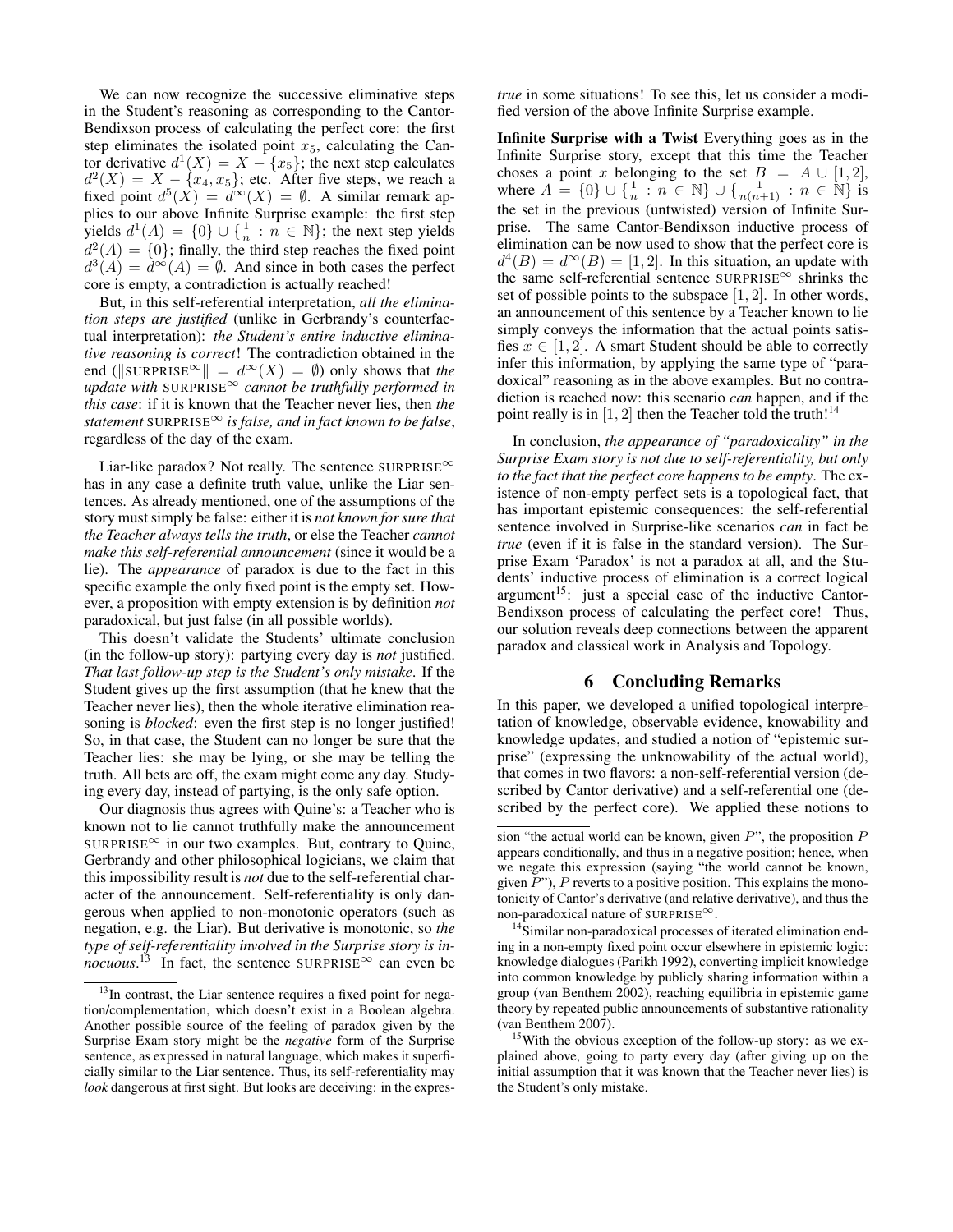the analysis of the Surprise Exam Paradox, gave a complete axiomatization of the associated logic, and proved that it is decidable and that its static fragment is PSPACE-complete.

Some outstanding open questions still remain. First, what is the *complexity of our dynamic logic*  $\mathcal{L}_{\langle \cdot \rangle}$ ? Although the reduction to  $\mathcal L$  is exponential, we conjecture that  $\mathcal L_{\langle \cdot \rangle}$  is still PSPACE-complete. Second: developing a *multi-agent version* of our logic would be of great value for studying epistemic dialogues, security protocols and other multi-agent epistemic scenarios and puzzles. Third, our concepts of knowability and unknowability are closely related to the topo-logical account of learning given in [\(Dabrowski, Moss,](#page-9-33) [and Parikh 1996\)](#page-9-33) in terms of *observational effort*. It would be interesting to elucidate this relationship in more depth.

In future work, we plan to tackle these open problems and their applications.

#### References

<span id="page-9-2"></span>Abramsky, S. 1991. Domain theory in logical form. *Ann. Pure Appl. Logic* 51(1-2):1–77.

<span id="page-9-0"></span>Aumann, R. 1995. Backward induction and common knowledge of rationality. *Games and Economic Behavior* 8:6–19.

<span id="page-9-12"></span>Baltag, A.; Bezhanishvili, N.; and Fernández-Duque, D. 2021. The topological mu-calculus: completeness and decidability. In *Proc. of LICS 36*, 1–13. IEEE Press.

<span id="page-9-7"></span>Baltag, A.; Bezhanishvili, N.; Özgün, A.; and Smets, S. 2016. Justified belief and the topology of evidence. In *Proc. of WoLLIC 2016*, volume 9803 of *LNCS*, 83–103. Springer.

<span id="page-9-19"></span>Baltag, A.; Bezhanishvili, N.; Ozgun, A.; and Smets, S. 2019a. A topological approach to full belief. *JPL* 48:205– 244.

<span id="page-9-9"></span>Baltag, A.; Gierasimczuk, N.; Özgün, A.; Sandoval, A. L. V.; and Smets, S. 2019b. A dynamic logic for learning theory. *Journal of Logical and Algebraic Methods in Programming* 109:100485.

<span id="page-9-5"></span>Baltag, A.; Gierasimczuk, N.; and Smets, S. 2015. On the solvability of inductive problems: A study in epistemic topology. In *Proc. of TARK 2015*, 81–98. ENTCS.

<span id="page-9-17"></span>Baltag, A.; Moss, L.; and Solecki, S. 1998. The logic of public announcements, common knowledge, and private suspicions. 43–56.

<span id="page-9-4"></span>Brecht, M., and Yamamoto, A. 2010. Topological properties of concept spaces. *Information & Computation* 208(4):327– 340.

<span id="page-9-25"></span>Chagrov, A., and Zakharyaschev, M. 1997. *Modal Logic*. New York: The Clarendon Press.

<span id="page-9-28"></span>Chow, T. Y. 1998. The surprise examination or unexpected hanging paradox. *American Mathematical Monthly* 105:41—-51.

<span id="page-9-33"></span>Dabrowski, A.; Moss, L.; and Parikh, R. 1996. Topological reasoning and the logic of knowledge. *Annals of Pure and Applied Logic* 78(1):73–110.

<span id="page-9-10"></span>Esakia, L. 2001. Weak transitivity—a restitution. In *Logical investigations, No. 8 (Russian) (Moscow, 2001)*. Moscow: "Nauka". 244–255.

<span id="page-9-24"></span>Esakia, L. 2004. Intuitionistic logic and modality via topology. *Annals of Pure and Applied Logic* 127(1-3):155–170. Provinces of logic determined.

<span id="page-9-13"></span>Fernández-Duque, D. 2011. Tangled modal logic for spatial reasoning. In Walsh, T., ed., *IJCAI 2011, Proceedings of the 22nd International Joint Conference on Artificial Intelligence, Barcelona, Catalonia, Spain, July 16-22, 2011*, 857–862. IJCAI/AAAI.

<span id="page-9-20"></span>Gerbrandy, J. 2007. The surprise examination in dynamic epistemic logic. *Synthese* 155:21–33.

<span id="page-9-14"></span>Goldblatt, R., and Hodkinson, I. 2017. Spatial logic of tangled closure operators and modal mu-calculus. *Ann. Pure Appl. Log.* 168(5):1032–1090.

<span id="page-9-11"></span>Goranko, V., and Passy, S. 1992. Using the universal modality: gains and questions. *J. Logic Comput.* 2(1):5–30.

<span id="page-9-6"></span>Goubault, E.; Ledent, J.; and Rausbaum, S. 2020. A simplicial complex model for dynamic epistemic logic to study distributed task computability. *Information & Computation*.

<span id="page-9-29"></span>Hall, N. 1999. How to set a surprise exam. *Mind* 108(432):647–703.

<span id="page-9-3"></span>Kelly, K. T. 1996. *The Logic of Reliable Inquiry*. Oxford University Press.

<span id="page-9-30"></span>Levi, K. 2009. The solution to the surprise exam paradox. *Southern Journal of Philosophy* 47(2):131–158.

<span id="page-9-1"></span>McKinsey, J. C. C., and Tarski, A. 1944. The algebra of topology. *Ann. of Math.* 45:141–191.

<span id="page-9-26"></span>McLelland, J., and Chihara, C. 1975. The surprise examination paradox. *JPL* 4(1):71–89.

<span id="page-9-8"></span>Özgün, A. 2017. Evidence in Epistemic Logic: A Topologi*cal Perspective*. Ph.D. Dissertation, ILLC, Univ. of Amsterdam and Univ. of Lorraine.

<span id="page-9-22"></span>Parikh, R.; Moss, L.; and Steinsvold, C. 2007. Topology and epistemic logic. In *Handbook of spatial logics*. Dordrecht: Springer. 299—-341.

<span id="page-9-15"></span>Parikh, R. 1992. Finite and infinite dialogues. In *Logic from Computer Science*, 481–497. Springer.

<span id="page-9-16"></span>Plaza, J. 1989. Logics of public communication. In *Proceedings 4th International Symposium on Methodologies for Intelligent Systems*, 201–216.

<span id="page-9-21"></span>Quine, M. V. 1953. On a so-called paradox. *Mind* 62(245):65–67.

<span id="page-9-27"></span>Sorensen, R. 1984. Recalcitrant variations of the prediction paradox. *Australasian Journal of Philosophy* 69(4):355–362.

<span id="page-9-18"></span>Steinsvold, C. 2007. *Topological models of belief logics*. Ph.D. Dissertation, City University of New York.

<span id="page-9-23"></span>van Benthem, J., and Bezhanishvili, G. 2007. Modal logics of space. In *Handbook of spatial logics*. Dordrecht: Springer. 217–298.

<span id="page-9-31"></span>van Benthem, J. 2002. One is a lonely number. 96–129. ASL and A.K. Peters, Wellesley MA.

<span id="page-9-32"></span>van Benthem, J. 2007. Rational dynamics and epistemic logic in games. *International Game Theory Review* 9.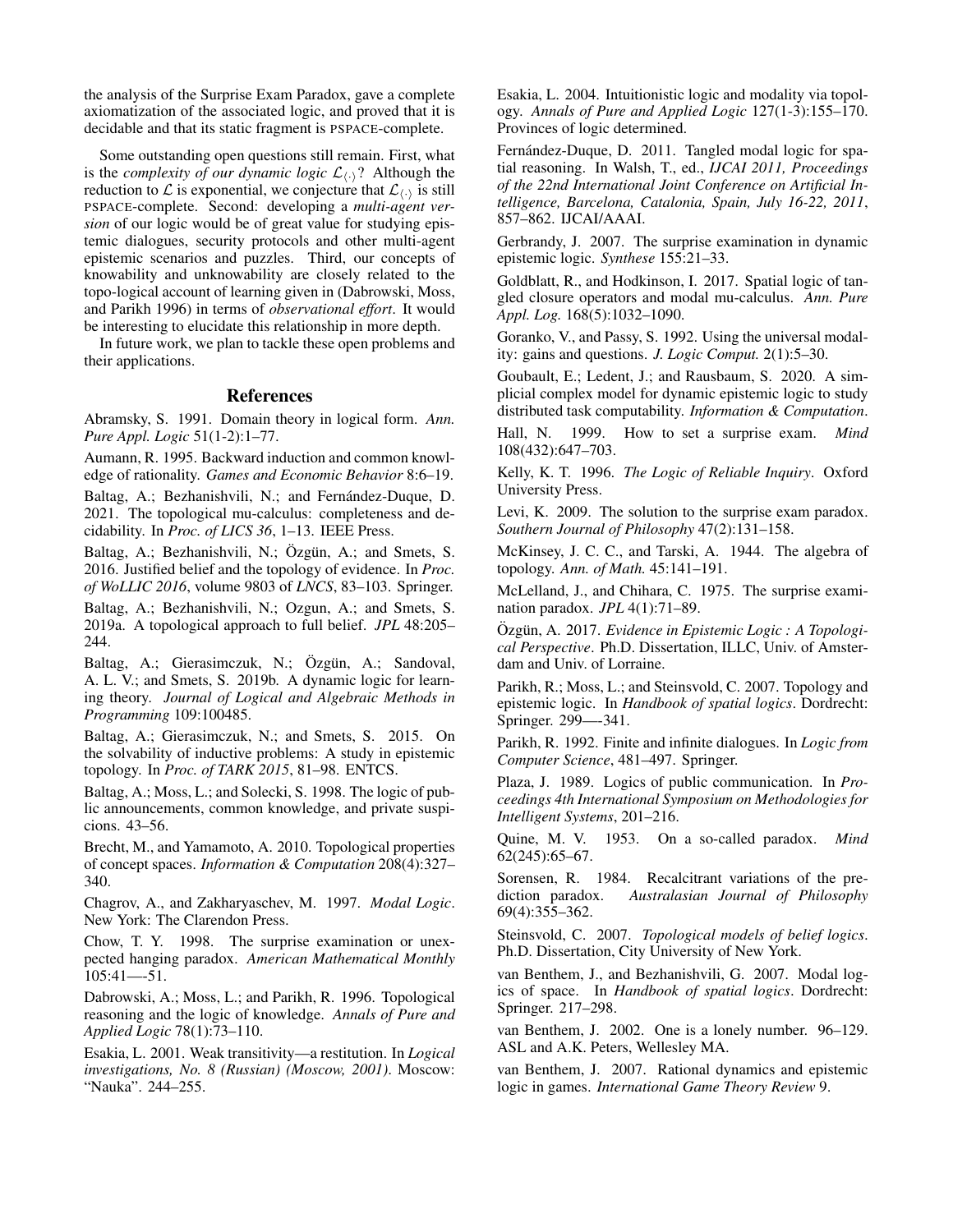<span id="page-10-2"></span>van Benthem, J. 2011. *Logical Dynamics of Information and Interaction*. Cambridge University Press.

<span id="page-10-1"></span>van Ditmarsch, H.; van der Hoek, W.; and Kooi, B. 2007. *Dynamic Epistemic Logic*. Springer,.

<span id="page-10-0"></span>Vickers, S. 1989. *Topology via Logic*. Cambridge: Cambridge University Press.

<span id="page-10-3"></span>Wright, C., and Sudbury, A. 1977. The paradox of the unexpected examination. *Australasian Journal of Philosophy*  $55(1):41$ —58.

### Appendix

## A Relational semantics

We start from a special case of the above topological semantics: Alexandroff spaces  $(X, \mathcal{T})$  are the ones in which the topology  $T$  is *closed under arbitrary intersections*. It is well-known such spaces admit a presentation as relational Kripke frames.

Special Case: Standard Relational Models If we restrict to the class of *Alexandroff spaces*, then we obtain as a special case a *relational semantics* for the above logic. It is well-known that Alexandroff spaces are the same as standard *relational models*  $(X, R, \|\cdot\|)$ , with R *irreflexive and weakly transitive*: i.e. if  $wRsRv$ , then either  $w = v$  or wRv. The above topological semantics for  $\Diamond$  simply corresponds in this case to the standard clause for existential Kripke modalities, while the above topological semantics for  $\odot$  amounts to putting  $w \models \odot\varphi$  iff there is an infinite chain of (not necessarily distinct) worlds

$$
w = w_0 R w_1 R w_2 R \dots R w_n R \dots
$$

with  $w_n \models \varphi$  for all *n*. Moreover, one can easily see that  $K$  is in this case the (universal) Kripke modality for the reflexive closure Id∪R of R, which (due to weak transitivity) coincides with its reflexive-transitive closure  $R^*$ .<sup>[16](#page-10-4)</sup>

Non-standard Relational Models The above relational clauses can give an interpretation of our syntax in any relational model  $(X, R, \|\cdot\|)$  (not necessarily associated to an Alexandroff topo-model). In particular, we'll be interested in dropping the irreflexivity condition, and thus interpreting our syntax in models in which  $R$  is only required to be weakly transitive.

<span id="page-10-5"></span>Lemma A.1. *The logic of weakly transitive relational models (for our syntax) is the same as the logic of irreflexive and weakly transitive models.*

*Proof.* Given any weakly transitive model  $\mathbf{M} = (X, R, || \cdot ||)$  $\|$ ), we associate to it an irreflexive and weakly transitive model  $\tilde{M} = (\tilde{X}, \tilde{R}, || \cdot ||^{\sim})$ , by letting  $W^i$  and  $W^r$  be the set of irreflexive and reflexive points of M, respectively, and setting

$$
\tilde{X} := (W^i \times \{0\}) \cup (W^r \times \{0,1\}).
$$

It is useful to consider a map  $\pi : \tilde{X} \to X$ , given by  $\pi(x, i) := x$ . Using this, we can define the accessibility relation on  $\tilde{X}$  by putting

$$
\tilde{x}
$$
  $R \tilde{y}$  if  $\pi(\tilde{x}) R \pi(\tilde{y})$  and  $\tilde{x} \neq \tilde{y}$ ,

for all  $\tilde{x}, \tilde{y} \in \tilde{X}$ ; and we define the valuation on  $\tilde{X}$  by

$$
||p||^{\sim} := \{ \tilde{x} \in \tilde{X} : \pi(\tilde{x}) \in ||p|| \}.
$$

It is easy to see that  $M$  is an irreflexive and weakly transitive relational model, and that the map  $\pi : \tilde{X} \to X$  is a p-morphism with respect to both modalities  $\Diamond$ ,  $\widehat{\mathcal{K}}$  of our syntax. So the two models are modally equivalent wrt our syntax.  $\Box$ 

<span id="page-10-4"></span><sup>&</sup>lt;sup>16</sup>Here, Id is the identity relation on  $X$ .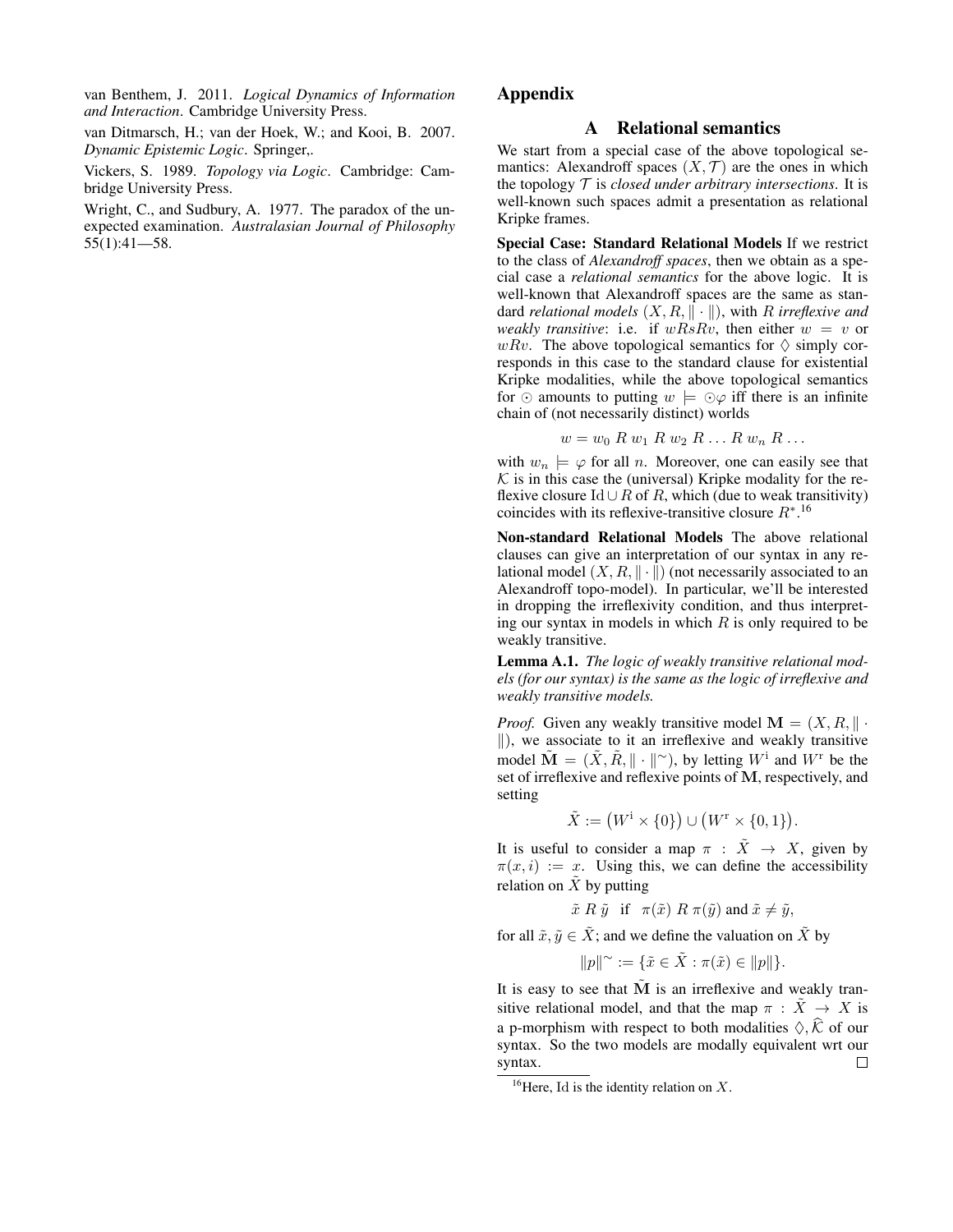#### B Proof of Completeness

We prove here our main completeness result (Theorem [3.1\)](#page-4-1). For this, we need to prove Theorem [3.2](#page-5-2) (on the fact that  $\mathcal{L}_{\langle . \rangle}$ and  $\mathcal L$  are provably co-expressive) and Theorem [3.3](#page-5-3) (completeness for the static logic  $\mathcal{L}$ ).

**Proof of Theorem [3.2](#page-5-2)** Let  $\varphi$  be any formula in  $\mathcal{L}_{\langle \cdot \rangle}$ . We need to show that there exists some formula  $\varphi' \in \mathcal{L}$ , such that  $\vdash \varphi \Leftrightarrow \varphi'$  is a theorem in our axiom system. The proof uses the reduction axioms we have given, as well as the following two derivable reduction laws:

$$
\langle \varphi \rangle (\psi \wedge \theta) \Leftrightarrow (\langle \varphi \rangle \psi \wedge \langle \varphi \rangle \theta),
$$
  

$$
\langle \varphi \rangle \top \Leftrightarrow \varphi.
$$

The first follows from Necessitation and Distribution for  $[\varphi]$ , together with the laws of propositional logic. The second follows the reduction axioms, together with the definition of  $\top := q \vee \neg q$  (for some chosen atom q) and propositional logic. Using all the reduction axioms and laws, we can gradually push any innermost dynamic modality  $[\psi]$  occurring in a subformula of  $\varphi$  of the form  $[\psi]\theta$  (where  $\theta$  contains no dynamic modalities) past each next connective, until it is pushed to the bottom and then eliminated, obtaining a formula  $\theta'$  that is provably equivalent to  $[\psi]\theta$ . This formula  $\theta'$  may still have some occurrences of dynamic modalities (coming from  $\psi$ , which now occurs 'online' in  $\theta'$ , rather than inside  $[\psi]$ , but their number will be at most one less than in the original subformula  $[\psi]\theta$ . By propositional logic, Necessitation and Distribution (for the modalities  $K, \Box$  and  $[\varphi]$ ), together with the Mononoticity rule for  $\odot$ , it follows that we can replace the subformula  $[\psi]\theta$  with its equivalent  $\theta'$  within our original formula  $\varphi$ , obtaining an equivalent formula  $\varphi_1'$ that has fewer dynamic modalities than  $\varphi$ . Repeating this procedure  $n$  times (where  $n$  is at most the number of dynamic modalities occurring in the original formula  $\varphi$ ), we obtain a provably equivalent formula  $\varphi' = \varphi'_n$ , that has no dynamic modalities, i.e. belongs to the fragment  $\mathcal{L}$ .

The rest of this section will be dedicated to proving The-orem [3.3](#page-5-3) (completeness for the static logic  $\mathcal{L}$ ).

Canonical Model The standard 'canonical model' construction provides an (infinite) weakly-transitive model. This is a non-standard relational model (since irreflexivity is not guaranteed). A *theory* is a maximally consistent set of formulas (i.e. a set  $T$  that is consistent and has no proper consistent extension). We can define a *canonical equivalence relation* between theories, by putting

$$
T \sim T' \text{ iff } \forall \varphi \text{ (if } K\varphi \in T \text{ then } \varphi \in T') .
$$

Similarly, the *canonical accessibility relation* → between two theories  $T, T'$  is given as usual, by putting

$$
T \longrightarrow T' \text{ iff } \forall \varphi \text{ (if } \Box \varphi \in T \text{ then } \varphi \in T') .
$$

The axioms for K are Sahlquist, so that  $\sim$  is an equivalence relation and  $T \longrightarrow S$  implies that  $T \sim S$ . To ensure that the knowledge modality really quantifies over all possible worlds, we need to restrict our model so that the relation ∼

becomes the universal relation. For this, we now *fix a the-* $\partial y T_0$ , and we will restrict our canonical construction to the generated submodel. Let  $\Omega$  be the family of all theories  $T$ s.t.  $T_0 \sim T$ . The *canonical model for*  $T_0$  is the structure  $\Omega = (\Omega, \longrightarrow, \| \cdot \|)$ , where the canonical accessibility relations  $\longrightarrow$  are restricted here to  $\Omega$ , and  $\|\cdot\|$  is the *canonical valuation* on Ω, given by

$$
||p|| := \{T \in \Omega : p \in T\}.
$$

Since the weak-transitivity condition is Sahlquist, it immediately follows that *the canonical model*  $(\Omega, \longrightarrow, \|\cdot\|)$  *is indeed weakly-transitive* (though not irreflexive). As a consequence, *the reflexive-transitive closure* → *\* of the canonical relation coincides with its reflexive closure*  $\longrightarrow \cup \text{Id}_{\Omega}$ .

We will make use of two other well-known properties of the canonical model, given by the next two lemmas.

Lemma B.1 (Lindenbaum Lemma). *Every consistent set* Φ *of formulas has a maximally consistent extension (T*  $\in \Omega$ *) s.t.*  $\Phi \subseteq T$ *).* 

<span id="page-11-1"></span>Lemma B.2 (Canonical Witness Lemma). *For every theory*  $T \in \Omega$  *and formula*  $\varphi$ *, we have:* 

*1.*  $\Diamond \varphi \in T$  *iff there exists some theory*  $T' \in \Omega$  *s.t.*  $T \longrightarrow$  $T^{i}\ni\varphi.$ 

*We also have an equivalent statement in*  $\Box$ -form:

$$
\Box \varphi \in T \; \text{ iff } \; \forall T' \in \Omega \, ( \text{ if } T \longrightarrow T' \text{ then } \varphi \in T' \text{).}
$$

2.  $\widehat{K}\varphi \in T$  *iff there exists some theory*  $T' \in \Omega$  *s.t.*  $T \sim T'$  $T' \ni \varphi$ .

*The statement in* K*-form is:*

 $K\varphi \in T$  *iff*  $\forall T' \in \Omega$  (*if*  $T \sim T'$  *then*  $\varphi \in T'$ ).

The left-to-right implication in the first statement above is known as the (Canonical)  $\Diamond$ -Existence Lemma. The proofs are well-known, and these results imply that the so-called Truth Lemma holds in the canonical model for the  $\odot$ -free fragment of our logic.

We similarly obtain a Canonical  $\hat{\mathcal{K}}$ -Witness Lemma, using the following result.

<span id="page-11-0"></span>**Lemma B.3.** *For theories*  $T, T' \in \Omega$ *, we have:* 

 $T \longrightarrow^* T'$  iff  $\forall \varphi \, ( \text{ if } \mathcal{K} \varphi \in T \text{ then } \varphi \in T' ),$ *where*  $\longrightarrow^* = \longrightarrow \cup \mathrm{Id}_{\Omega}$  *is the reflexive closure of*  $\longrightarrow$ *.* 

*Proof.* The *left-to-right implication*: Assume that  $T \rightarrow$ \* T'. If  $T = T<sup>j</sup>$ , then  $K\varphi \in T$  implies by definition that  $\varphi \in T$  $T = T'$ , as desired. If  $T \neq T'$ , then we must have  $T \longrightarrow T'$ , and then  $K\varphi \in T$  implies by definition that  $\Box \varphi \in T$ , which implies that  $\varphi \in T'$  (by the Canonical  $\Diamond$ -Witness Lemma), as desired.

The *right-to-left implication*: Assume that we have  $\forall \varphi(\mathcal{K}\varphi \in T \implies \varphi \in T')$ . To show that  $T \longrightarrow^* T'$ , we assume that  $T \neq T'$ , and we need to prove that  $T \longrightarrow T'$ . Since  $T \neq T'$ , there exists some formula  $\theta \in T$  with  $\theta \notin T'$ . To show the desired conclusion, let  $\varphi$  be any arbitrary formula s.t.  $\mathcal{K}\varphi \in T$ , and we need to prove that  $\varphi \in T'$ . From  $K\varphi \in T$  we infer that  $\varphi \in T$ , hence  $(\varphi \vee \theta) \in T$ ; similarly, from  $\mathcal{K}\varphi \in T$  we infer that  $\Box \varphi \in T$ , hence  $\Box(\varphi \vee \theta) \in T$ . Putting these together, we obtain  $\mathcal{K}(\varphi \lor \theta) \in T$ . By our assumption, this implies that  $(\varphi \lor \theta) \in T'$ , and since  $\theta \notin T'$ , we conclude that  $\varphi \in T'$ , as desired.  $\Box$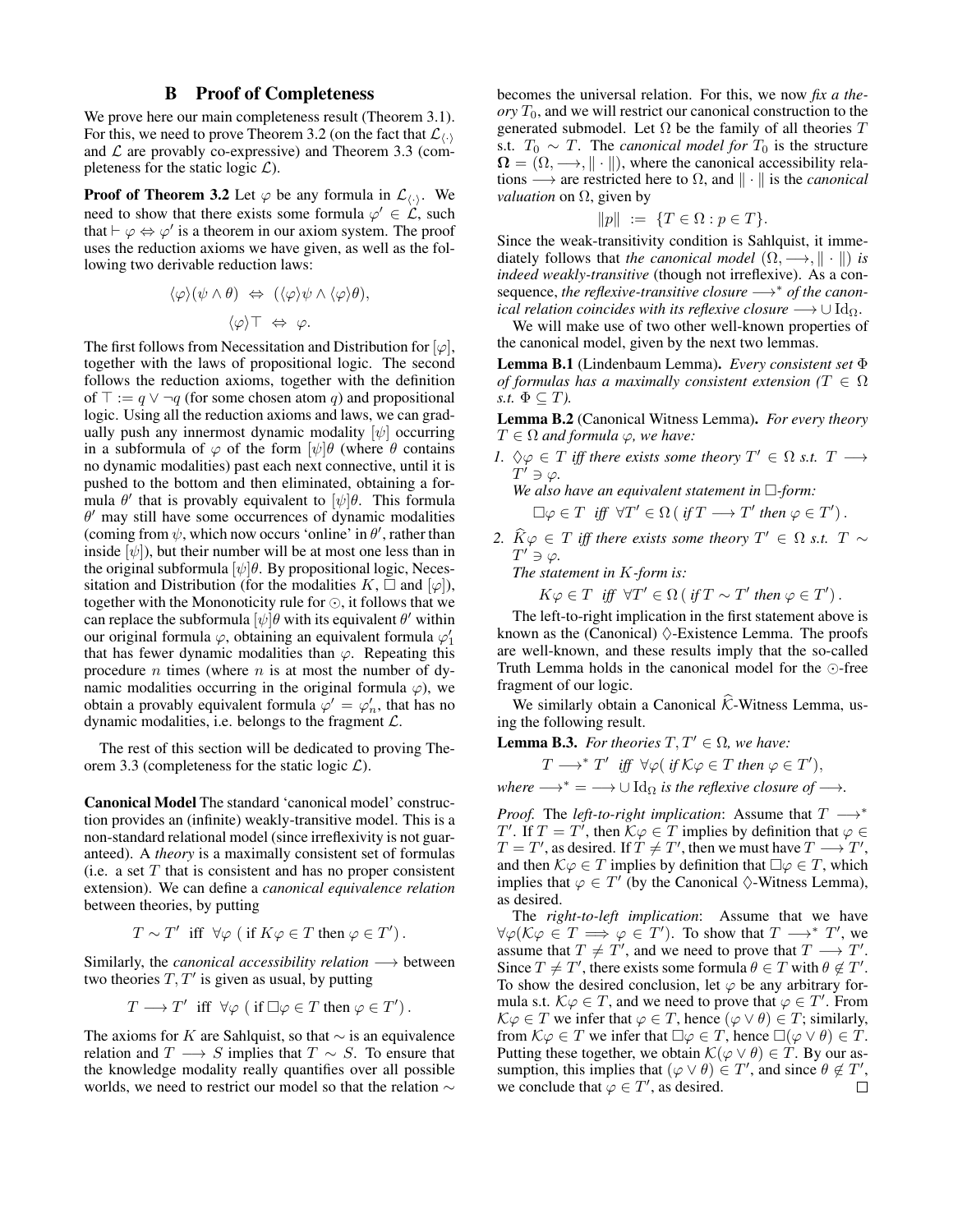As a consequence, we immediately get:

**Lemma B.4** (Canonical  $\widehat{K}$ -Witness Lemma). *For every formula*  $\varphi$  *and theory*  $T \in \Omega$ *, we have*  $\widehat{K}\varphi \in T$  *iff there exists some theory*  $T' \in \Omega$  *s.t.*  $T \longrightarrow^* T' \ni \varphi$ .

The proof is immediate, given Lemma [B.3.](#page-11-0)

Interestingly enough, the analogue of the Existence Lemma for  $\odot$  also holds in the canonical model:

If  $\bigcirc \varphi \in T \in \Omega$ , then there is an infinite chain  $T =$  $T_0 \longrightarrow T_1 \longrightarrow \ldots \longrightarrow T_n \longrightarrow \ldots$ , with  $\varphi \in T_n \in \Omega$ (and hence  $\varphi \in T_n$ ) for all *n*.

We state this fact without proof, since we will not need it. Unfortunately, *the converse fails*: there exist theories T which are part of an infinite  $\varphi$ -chain as above, but  $\odot \varphi \notin T$ .

**Example 1.** *Consider atoms*  $(p_n)_{n \lt \omega}$  *and check that for every n, the set*  $\Phi_n := \{p_n, \neg \odot \top\} \cup \{K(p_i \Rightarrow \Diamond p_{i+1})$ :  $i < \omega$  *is consistent (since all finite subsets are satisfiable). Use the Canonical Truth Lemma for Basic Modal Logic (and the fact that* K *is definable in it) to construct*  $(T_n)_{n \leq \omega}$  *with*  $\Phi_n \subseteq T_n$  and  $T_0 \to T_1 \to \ldots \to T_n \to \ldots$  Thus,  $T_0 \models$  $\odot$ T although ( $\neg$ OT)  $\in T_0$ .

So we don't have a full Canonical  $\odot$ -Witness Lemma, and as a consequence the Truth Lemma fails in the canonical model for the full language (with the perfect core modality  $\odot$ ). Moreover, the filtration method (standardly used to deal with this problem in the case of PDL) does not seem to work here either. Surprisingly though, the older and simpler 'selection' method works: we will look at submodels of the canonical model, obtained by selecting only a special kind of theories, called 'final' theories.

**Canonical Submodels** Any subset  $X' \subseteq X$  of the set of worlds of a relational model  $M = (X, \longrightarrow, \| \cdot \|)$  determines a unique *submodel*, obtained by taking:  $X'$  as its set of worlds; the restriction of  $\longrightarrow$  to X' as its accessibility relation; and the valuation given by  $||p|| \cap X'$ . A *canonical submodel* is a submodel of the canonical model.

**Final Theories** Given a formula  $\theta$ , a theory  $T \in \Omega$  is  $\theta$ -final if we have:  $\theta \in T$ , and for all theories  $S \in \Omega$ , if  $T \longrightarrow S$ and  $\theta \in S$  then  $S \longrightarrow T$  (hence  $T \longleftrightarrow S$ ). Given a set  $\Sigma$  of formulas, a theory  $T \in \Omega$  is  $\Sigma$ -*final* if it is  $\theta$ -final for some formula  $\theta \in \Sigma$ .

Final Model Let Σ be any set of formulas. The Σ*-final model* is the canonical submodel determined by the set  $\Omega^{\Sigma} := \{T \in \Omega : T \text{ is } \Sigma\text{-final}\}$  of all  $\Sigma\text{-final}$  theories.

The final model may be infinite, but we can show that it has finite 'depth' whenever  $\Sigma$  is finite. For this, we need the following definition:

Depth of a point in a model Given a (weakly transitive, not necessarily irreflexive) relational model  $\mathbf{M} = (X, \rightarrow)$ , ∼, k · k), and a point x ∈ X, a *strict (finite)* x*-chain* is a finite sequence of points of the form  $x = x_0 \longrightarrow x_1 \longrightarrow$ ...  $x_n$  with  $x_{i+1} \rightarrow x_i$  for all  $i < n$ . The number n is

called the *length* of our finite chain. The *depth*  $\text{dpt}(x)$  *of the point*  $x \in X$  is the supremum of the lengths of all x-chains:

 $\det(x) := \sup\{n \in \mathbb{N} : \exists \text{ a strict } x\text{-chain of length } n\}.$ 

In general, we have  $\text{dpt}(x) \geq 0$ , with  $\text{dpt}(x) = 0$  iff for every  $y \in X$ ,  $x \longrightarrow y$  implies  $y \longrightarrow x$ ; and  $\text{dpt}(x) = \omega$ iff there exist x-chains of every length  $n \in \mathbb{N}$ . The *depth* dpt(M) *of the model* M is the supremum of the depths of all points of the model:

$$
dpt(M) := \sup\{dpt(x) : x \in X\}.
$$

<span id="page-12-1"></span>**Lemma B.5.** *Let*  $M = (X, \rightarrow, \sim, \| \cdot \|)$  *be a relational model, and*  $x, y \in X$  *be two points. Then we have the following:*

- *1. if*  $x \rightarrow^* y$ *, then* dpt $(x) \ge \text{dpt}(y)$ *;* 2. *if*  $x \longleftrightarrow y$ *, then* dpt $(x) = \text{dpt}(y)$ *; 3. if*  $x \rightarrow y$  *and* dpt $(x) =$  dpt $(y)$ *, then*  $x \leftarrow y$ *;*
- *4. if*  $x \rightarrow y$  *and*  $y \nleftrightarrow x$ *, then* dpt $(x) >$  dpt $(y)$ *.*

*Proof.* Easy verification.

<span id="page-12-0"></span>Lemma B.6 (Finite Depth Lemma). *Assume that* Σ *is a finite set of formulas of size* |Σ|*. Then the* Σ*-final model* Ω Σ *has a finite depth bounded by*  $|\Sigma| - 1$ *:* 

 $\Box$ 

$$
dpt(M) \leq |\Sigma| - 1.
$$

*In other words: for every strict chain of* Σ*-final theories*  $T_0 \longrightarrow T_1 \longrightarrow \dots T_n$  *(satisfying*  $T_{i+1} \nrightarrow T_i$  for all  $i < n$ , we have that  $n \leq |\Sigma| - 1$ .

*Proof.* Suppose, towards a contradiction, that  $T_0 \rightarrow$  $T_1 \longrightarrow \dots T_n$  is a strict chain of  $\Sigma$ -final theories of length  $n \geq |\Sigma|$ . Since all  $T_i$  are  $\Sigma$ -final, there exist formulas  $\theta_0, \ldots, \theta_n \in \Sigma$  s.t.  $T_i$  is  $\theta_i$ -final (and hence  $\theta_i \in T$ ) for all  $i \leq n$ . But this is a sequence of  $n + 1 \geq |\Sigma| + 1 > |\Sigma|$ formulas in  $\Sigma$ , so some formula  $\theta$  must be repeated. Let  $\theta$  be such a repeating formula in the enumeration, and let  $i$  and  $j$ be indices such that  $i < j$  and  $\theta_i = \theta_j = \theta$ .

So we have  $T_i \longrightarrow \tilde{T}_{i+1} \longrightarrow^* T_j$ , with both  $T_i$  and  $T_j$ being  $\theta$ -final, and so also  $T_i \longrightarrow^* T_j$ . We have two cases: either  $T_i \longrightarrow T_j$  or  $T_i = T_j$ . We claim that in both cases we have  $T_{i+1} \longrightarrow^* T_i$ . To show this, consider first the case  $T_i \longrightarrow T_j$ . By  $\theta$ -finality we get  $T_i \longleftrightarrow T_j$ , hence  $T_i \longrightarrow$  $T_{i+1} \longrightarrow^* T_j \longleftrightarrow T_i$ , and thus  $T_i \longrightarrow^* T_{i+1} \longrightarrow^* T_i$ , as desired. In the second case, we assume  $T_i = T_j$ , so we immediately obtain  $T_{i+1} \longrightarrow^* T_j = T_i$ , as desired.

So we showed that we have  $T_i \longrightarrow T_{i+1} \longrightarrow^* T_i$ . There are again two cases: either  $T_i \longrightarrow T_{i+1} \longrightarrow T_i$ , or  $T_i \longrightarrow$  $T_{i+1} = T_i$ . In the first case, we immediately conclude that  $T_i \leftrightarrow T_{i+1}$ , which contradicts the 'strictness' of our chain. In the second case, we have  $T_{i+1} = T_i \longrightarrow T_{i+1} = T_i$ , so we again conclude that  $T_i \longleftrightarrow T_{i+1}$ , in contradiction with our 'strictness' assumption.

In order to prove completeness with respect to the final model, we first need to show that every consistent formula belongs to some final theory. This is achieved by combining the Lindenbaum Lemma with the following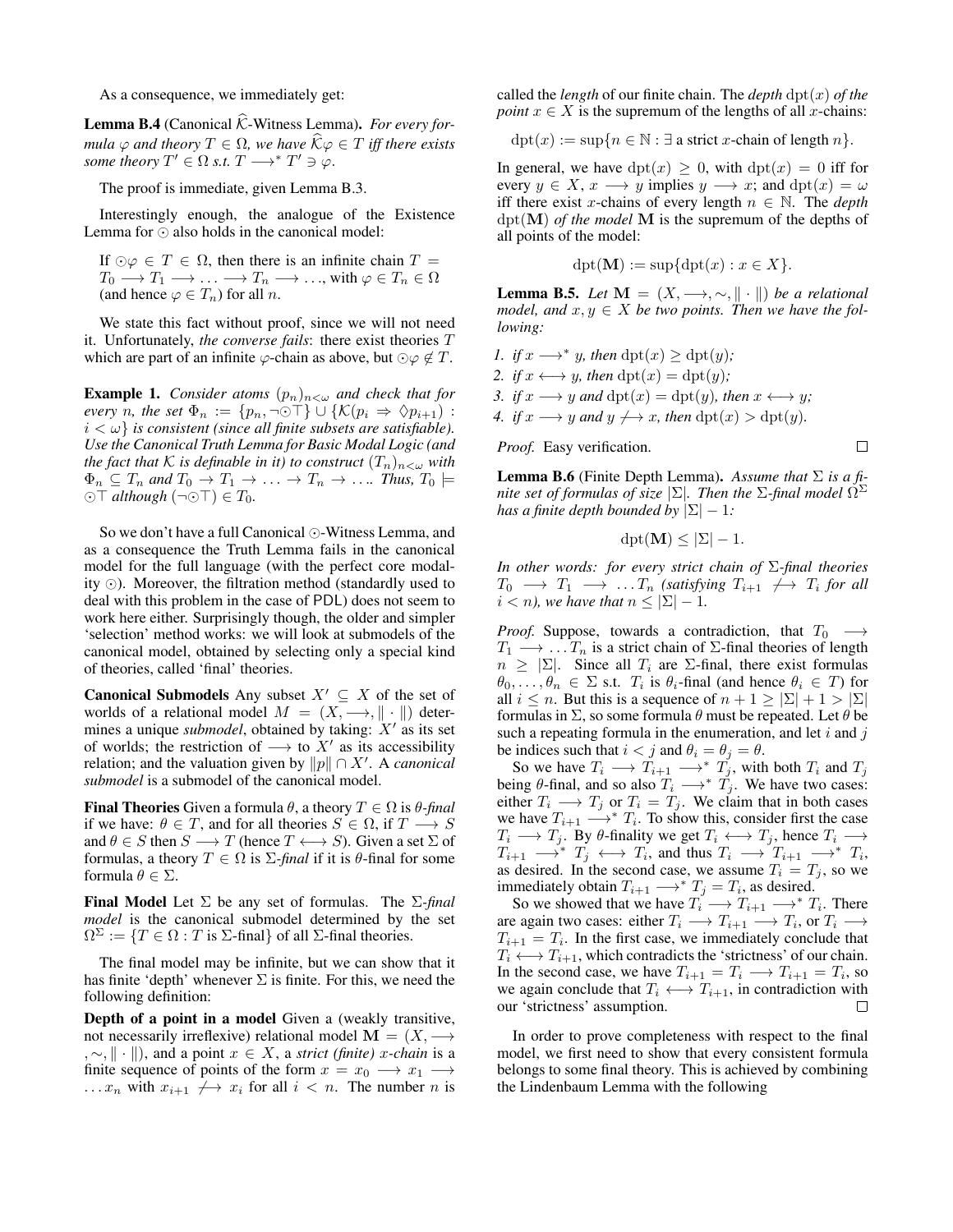<span id="page-13-0"></span>**Lemma B.7** (Final Lemma). *If*  $\varphi \in T \in \Omega$ , then there *exists some*  $\varphi$ -final theory  $T^* \in \Omega$  *such that*  $T \longrightarrow^* T^*$ (and obviously,  $\varphi \in T^*$ , by finality).

*Proof.* We will use a well-known variant of Zorn's Lemma, stated for preorders: a preordered set  $(S, \le)$  has a maximal element if every chain has an upper bound. (Here, being maximal in a preordered set means that there is no strictly larger element.)

Let  $\varphi \in T \in \Omega$ . Take  $\mathcal{S} := \{T' \in \Omega : T \longrightarrow^* T' \ni \varphi\},\$ with the relation  $\longrightarrow^*$  as its preorder. Let  $S' \subseteq S$  be a chain of theories in  $S$ . To show that it has an upper bound, take the set

 $\Phi := \{\varphi\} \cup \{\mathcal{K}\theta : \mathcal{K}\theta \in T' \text{ for some } T' \in \mathcal{S}'\}$ 

We show that  $\Phi$  *is consistent*: suppose this is not the case. Then there exists some *finite* such inconsistent subset  $\Phi'$  =  $\{\varphi\} \cup \{\mathcal{K}\theta_1,\ldots,\mathcal{K}\theta_n\}$ , with  $\mathcal{K}\theta_1 \in T_1,\ldots,\mathcal{K}\theta_n \in T_n$  for some theories  $T_1, T_2, \ldots, T_n \in S'$ . Since S' is a chain, we can assume that  $T_1, T_2, \ldots T_{n-1} \longrightarrow^* T_n$ , and thus  $K\theta_1, \ldots, K\theta_n \in T_n$ . Since  $T_n \in \mathcal{S}$ , we also have  $\varphi \in T_n$ , so  $\Phi' \subseteq T_n$ , which contradicts the consistency of  $T_n$ .

Applying now Lindenbaum's Lemma, there exists some maximally consistent extension  $S \in \Omega$  with  $\Phi \subseteq S$ . By construction (and using Lemma [B.3\)](#page-11-0), we have  $T' \longrightarrow^* S$ for all  $T' \in S'$ , so S is an upper bound for the chain S. Applying Zorn's lemma, we obtain a → \*-maximal element  $T^* \in S$ . In particular, this means that  $\varphi \in T^*$  and  $T \longrightarrow^* T^*$ , as desired. To prove that  $T^*$  is  $\varphi$ -final, suppose that  $T^* \longrightarrow S \ni \varphi$ ; we have to show that  $S \longrightarrow T^*$ . By the  $\longrightarrow^*$ -maximality of  $T^*$ , we must have  $S \longrightarrow^* T^*$ , i.e. either  $S \longrightarrow T^*$  or  $S = T^*$ . If  $S \longrightarrow T^*$ , then we are done. If  $S = T^*$ , then  $S = T^* \longrightarrow S = T^*$ , so we get again  $S \longrightarrow T^*$ , as desired.

The next step is to establish an analogue of the  $\Diamond$ -Witness Lemma for final theories:

<span id="page-13-2"></span>**Lemma B.8** (Final Witness Lemma). *For any theory*  $T \in \Omega$ *and formula*  $\varphi$ *, we have:* 

- *1.*  $\Diamond \varphi \in T$  *iff there exists some*  $\varphi$ -final theory  $T'$  such that  $T \longrightarrow T'.$
- 2.  $\widehat{K}\varphi \in T$  *iff there exists some*  $\varphi$ *-final theory*  $T'$  *such that*  $T \sim T'.$

*(Obviously, we have*  $\varphi \in T'$  *in both cases, by finality.)* 

*Proof.* We prove the first claim, as the second is analogous. The *left-to-right implication*: by the Canonical  $\Diamond$ -Witness Lemma [B.2,](#page-11-1)  $\Diamond \varphi \in T$  implies the existence of some theory S with  $T \longrightarrow S$  and  $\varphi \in S$ . By the Final Lemma [B.7,](#page-13-0) there exists some  $\varphi$ -final theory  $S^*$  with  $S \longrightarrow S^*$  and  $\varphi \in S^*$ . If  $T \longrightarrow S^*$ , then we can take  $T' := S^*$  and we are done (since S<sup>\*</sup> is  $\varphi$ -final and  $T \longrightarrow S \ni \varphi$ , as desired). If  $T \nleftrightarrow$  $S^*$ , then from this and  $T \longrightarrow S \longrightarrow S^*$  we get by weak transitivity that  $T = S^*$ , and so  $T \longrightarrow S \longrightarrow S^* = T$ . In this case, we can take  $T' := S$ . Indeed, since we already know that  $T \longrightarrow S \ni \varphi$ , to finish the proof we only need to check that S is  $\varphi$ -final. For this, let  $\overline{U} \in \Omega$  be any theory with  $S \longrightarrow U \ni \varphi$ ; we need to show that  $U \longrightarrow S$ . From

 $S^* = T \longrightarrow S \longrightarrow U$ , we obtain by weak transitivity that either  $U = S^* = T \longrightarrow S$  (and we are done), or  $S^* \longrightarrow$  $U \ni \varphi$ . In the second case, by the  $\varphi$ -finality of  $S^*$ , we have  $U \longrightarrow S^* = T \longrightarrow S$ ; by weak transitivity, we obtain either  $U \longrightarrow S$  (and we are done) or  $U = S \longrightarrow U = S$ . So, in all cases, we concluded that  $U \longrightarrow S$ , as desired.

The converse follows directly from the Canonical  $\Diamond$ -<br>itness Lemma B.2, as a special case. Witness Lemma [B.2,](#page-11-1) as a special case.

Next, we will show that an analogue of the Witness Lemma for  $\odot$  does hold in the  $\Sigma$ -final model (unlike in the canonical model). In fact, for finite  $\Sigma$ , we will prove a strong version of this lemma, in which we replace the infinite chain of  $\phi$ -theories witnessing a formula of the form  $\odot \phi \in T$  (according to the semantic clause for  $\odot$ ) with a *very special kind of infinite chain*: a "witnessing cluster"  $T \longrightarrow T' \longleftrightarrow T''$  with  $\varphi \in T \cap T' \cap T''$ . Our goal is to prove a  $\odot$ -Witness Lemma for final theories, that uses the witnessing-cluster condition. For this, we first need two following preliminary results.

#### <span id="page-13-1"></span>**Lemma B.9.** *If*  $T \in \Omega$  *is*  $\theta$ *-final, then it is also*  $\widehat{\mathcal{K}}\theta$ -final.

*Proof.* Assume T is  $\theta$ -final. To show that it is also  $\hat{\mathcal{K}}\theta$ -final, observe that we have  $\widehat{\mathcal{K}}\theta \in T$  (since  $\theta \Longrightarrow \widehat{\mathcal{K}}\theta$  is a theorem in our logic). Second, let  $S \in \Omega$  be s.t.  $T \longrightarrow S$  and  $\widehat{K}\theta \in S$ , and we need to prove that  $S \longrightarrow T$ . Since  $\widehat{K}\theta \in S$ , we have either  $\theta \in S$  or  $\Diamond \theta \in S$ . In the first case, from  $T \longrightarrow S \ni \theta$  and the fact that T is  $\theta$ -final, we conclude that  $S \longrightarrow T$ , as desired. In the second case, from  $\Diamond \theta \in S$  we infer (by the Canonical  $\Diamond$ -Witness Lemma) that there exists  $S' \in \Omega$ , with  $S \longrightarrow S' \ni \theta$ . Since  $T \longrightarrow S \longrightarrow S'$ , by weak transitivity we have either  $T = S'$  or  $T \longrightarrow S'$ . If  $T = S'$ , then we conclude  $S \longrightarrow S' = T$ , and we are done. If  $T \longrightarrow S'$ , then since T is  $\theta$ -final and  $\theta \in S'$ , we get  $S' \longrightarrow T$ . Thus we have  $S \longrightarrow S' \longrightarrow T$ , hence by weak transitivity we get that either  $S \longrightarrow T$  (and we are done) or  $S = T$  (in which case  $S = T \longrightarrow S = T$ , so we again obtain  $S \longrightarrow T$ , as desired). П

<span id="page-13-3"></span>**Lemma B.10.** Let  $T, T', T''$  be theories, and  $\varphi, \theta$  be for*mulas, such that:*  $T \longrightarrow T' \longleftrightarrow T''$ ,  $T'$  *is*  $\theta$ *-final, and*  $\varphi \in T \cap T' \cap T''$ . Then  $\odot \varphi \in T$ .

*Proof.* Since T' is  $\theta$ -final, we have  $\theta \in T'$ , and so also  $\widehat{K}\theta \in T'$ .  $T'$ . Note also that, by the Canonical  $\Diamond$ -Witness Lemma [B.2,](#page-11-1)  $T'' \longrightarrow T' \ni \theta$  implies that  $\Diamond \theta \in T''$ , hence also  $\widehat{\mathcal{R}} \theta \in T''$ . T''. Putting these facts together with  $\varphi \in T \cap T' \cap T''$ , we conclude that  $(\widehat{\mathcal{K}}\theta \wedge \varphi) \in T', T''.$ 

To prove our lemma, we first show the following

**Claim:** 
$$
\mathcal{K}((\hat{\mathcal{K}}\theta \wedge \varphi) \Rightarrow \Diamond(\hat{\mathcal{K}}\theta \wedge \varphi)) \in T'.
$$

To prove this claim, we need to show two facts: (1) ( $(K\theta \wedge$  $(\varphi) \Rightarrow \Diamond (\widehat{K}\theta \wedge \varphi)) \in T'$ ; and  $(2) \Box ((\widehat{K}\theta \wedge \varphi) \Rightarrow \Diamond (\widehat{K}\theta \wedge \varphi))$  $(\varphi)) \in T'.$ 

*Proof of fact (1)*: From  $(\widehat{\mathcal{K}}\theta \wedge \varphi) \in T''$  and  $T' \longrightarrow T''$ , we obtain  $\Diamond (\widehat{K}\theta \land \varphi)) \in T'$  (by Lemma [B.2\)](#page-11-1), and the desired conclusion follows by basic laws of propositional logic.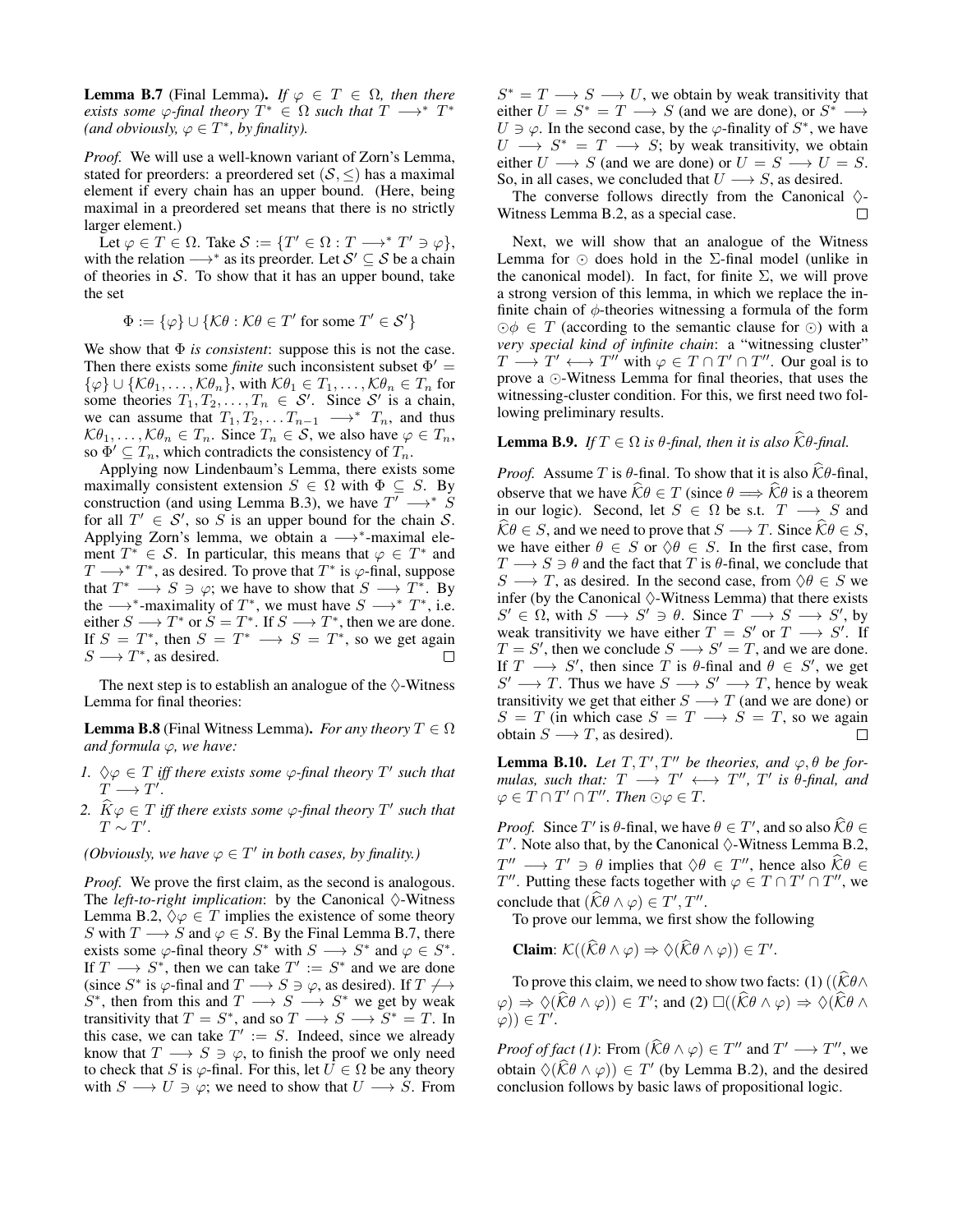*Proof of fact (2)*: by the Canonical  $\Diamond$ -Witness Lemma [B.2,](#page-11-1) it is enough to show that  $\forall S \in \Omega$ , if  $T' \longrightarrow S$  and  $\widehat{\mathcal{K}}(\theta \wedge \theta)$  $\varphi$ )  $\in S$ , then  $\Diamond(\widehat{K}\theta \land \varphi) \in S$ . To check this, let S be s.t.  $T' \longrightarrow S \ni (\widehat{\mathcal{K}}\theta \wedge \varphi)$ . Since T' is  $\theta$ -final, by Lemma [B.9](#page-13-1) it is also  $\hat{\mathcal{K}}\theta$ -final; from this, together with  $T' \longrightarrow S \ni \hat{\mathcal{K}}\theta$ , we obtain that  $S \longrightarrow T'$ . Using this together with the fact that  $(\widehat{\mathcal{K}}\theta \wedge \varphi) \in T'$ , and applying again the Canonical  $\diamond$ -Witness Lemma [B.2,](#page-11-1) we conclude that  $\Diamond (\widehat{K}\theta \land \varphi) \in S$ , as desired.

Using now the above Claim and the Induction Axiom, we conclude that  $\odot (\widehat{K}\theta \wedge \varphi) \in T'$ . Using the Montonicity rule we see that  $\odot \varphi \in T'$ . Since  $T \longrightarrow T'$ , we get  $\Diamond \odot \varphi \in T$ (again by Lemma [B.2\)](#page-11-1), and since  $\varphi \in T$ , we have  $(\varphi \wedge$  $\Diamond \odot \varphi$   $\in$  T. Finally, using Induction and Monotonicity we see that  $\vdash (\varphi \land \Diamond \odot \varphi) \Rightarrow \odot \varphi$  is a theorem in our system. We conclude that  $\odot \varphi \in T$ , as desired.  $\Box$ 

Now we can prove the following (strong version of)  $\odot$ -Witness Lemma:

<span id="page-14-0"></span>**Lemma B.11** (Final ⊙-Witness Lemma). Let Σ be a finite *set of formulas,*  $\varphi$  *be a formula with*  $\varphi \in \Sigma$ *, and T be a*  $\Sigma$ *final theory such that*  $\varphi \in T$ *. The following are equivalent:* 

 $(1)$   $\odot \varphi \in T$ ;

- (2) *there exist*  $\bigcirc \varphi$ -final *theories*  $T', T'',$  *with*  $T \longrightarrow$  $T' \longleftrightarrow T''$ ;
- (3) *there exist*  $\Sigma$ -final theories  $T', T''$ , with  $T \longrightarrow T' \longleftrightarrow$  $T''$  and  $\varphi \in T', T''$ ;
- (4) *there exists an infinite chain of*  $\Sigma$ -final *theories*  $T =$  $T_0 \longrightarrow T_1 \longrightarrow \dots T_n \longrightarrow \dots$ , such that  $\varphi \in T_n$  for all n*.*

*Proof.* (1)  $\Rightarrow$  (2): Assume  $\odot \varphi \in T$ . By the Final Lemma [B.7,](#page-13-0) there exists some  $\odot \varphi$ -final theory  $\dot{T}'$  such that  $T \rightarrow$ T' and  $\bigcirc \varphi \in T'$ . Since  $\vdash \bigcirc \varphi \implies \Diamond \bigcirc \varphi$  is a theorem of our logic, we must have  $\Diamond \odot \varphi \in T'$ . By the Final  $\Diamond$ -Witness Lemma [B.8,](#page-13-2) there exist some  $\odot \varphi$ -final theory  $T''$  such that  $T' \longrightarrow T''$  and  $\odot \varphi \in T''$ . The fact that  $T'$  is  $\odot \varphi$ -final ensures that  $T'' \longleftrightarrow T'$ , as desired.

 $(2) \Rightarrow (3)$ : It is obvious that (3) is a weaker statement.

(3)  $\Rightarrow$  (1): Assume given  $\Sigma$ -final theories  $T', T''$ , with  $T \longrightarrow T' \longleftrightarrow T''$  and  $\varphi \in T', T''$ . Then there exists some  $\theta \in \Sigma$  such that T' is  $\theta$ -final. Apply Lemma [B.10](#page-13-3) to obtain the desired conclusion.

 $(3) \Rightarrow (4)$ : Obvious again. For all  $n \ge 1$ , just take  $T_{2n-1} :=$  $T'$  and  $T'_{2n} := T''$ .

 $(4) \Rightarrow (3)$ : Let  $T = T_0 \longrightarrow T_1 \longrightarrow \dots T_n \longrightarrow \dots$  be an infinite chain of  $\Sigma$ -final theories, such that  $\varphi \in T_n$  for all  $n$ . By the Finite Depth Lemma [B.6,](#page-12-0) this cannot be a strict chain (-in fact even its initial segment of length  $|\Sigma| - 1$ must be non-strict): so there exist indices  $n' < m'$  such that  $T \longrightarrow^* T_{n'} \longleftrightarrow T_{m'}$ . We need to prove now the stronger statement (3). If we have  $T = T_{n'}$ , then we get  $T = T_{n'} \longrightarrow$  $T_{m'} \longrightarrow T_{n'} = T$ , so by taking  $n := m'$  and  $m := n'$ , we obtain  $T \longrightarrow T_n \longleftrightarrow T_m$ , as desired. If however we have  $T \neq T_{n'}$ , then we get  $T \longrightarrow T_{n'} \longleftrightarrow T_{m'}$ , so by

taking  $n := n'$  and  $m := m'$ , we reach again the desired conclusion.  $\Box$ 

We have now all the ingredients to immediately prove a Truth Lemma for the final model (and thus our completeness result). But, for later use in the decidability proof, it is convenient to state a more general form of this Truth Lemma, by abstracting the relevant properties of the final model into a definition: we consider submodels of the final model satisfying closure properties that are (the syntactic counterpart of the existential parts of) the above Final  $\Diamond$ - and  $\Diamond$ -Witness Lemmas.

Definition B.12 (Perfect Submodels). *A submodel of the* Σ*final model*  $\Omega^{\Sigma}$  *is* perfect *if the underlying set*  $M \subseteq \Omega^{\Sigma}$ *satisfies the following two conditions:*

- (1) *for every theory*  $T \in M$  *and every formula*  $\Diamond \varphi \in T \cap \Sigma$ *, there exists some*  $\varphi$ -final theory  $T' \in M$  with  $T \longrightarrow T'$ ;
- (2) *for every theory*  $T \in M$  *and every formula*  $\odot \varphi \in T \cap \Sigma$ , there exist  $\odot \varphi$ -final theories  $T', T'' \in M$  with  $T \longrightarrow$  $T' \longleftrightarrow T''$ , and
- (3) *for every theory*  $T \in M$  *and every formula*  $\widehat{K} \varphi \in T \cap \Sigma$ *, there exists some*  $\varphi$ -final theory  $T' \in M$  with  $T \sim T'$ .

Examples: Lemmas [B.8](#page-13-2) and [B.11](#page-14-0) show that *the* Σ*-final model is a perfect submodel* (of itself). Later, for our decidability proof, we will see examples of *finite* perfect models.

The key result underlying our completeness and decidability proofs is the following.

<span id="page-14-1"></span>Lemma B.13 (Truth Lemma). *Let* Σ *be a finite set of formulas, closed under subformulas, and let*  $\mathbf{M} = (M, \longrightarrow, \|\cdot\|)$ *be a perfect submodel of the* Σ*-final model* Ω <sup>Σ</sup>*. Then for all formulas*  $\varphi \in \Sigma$ *, we have:* 

$$
\|\varphi\|_{\mathbf{M}} = \{T \in M : \varphi \in T\}
$$

*Proof.* By structural induction on  $\varphi$ . The atomic case and Boolean cases are standard, so we consider only the modal cases.

*The case*  $\varphi := \Diamond \psi$ : For one direction, assume that  $\Diamond \psi \in T$ . By condition (1) in the definition of perfect submodels, there exists some theory  $T' \in M$  with  $\hat{T} \longrightarrow T'$  and  $\psi \in T'$ . By the induction hypothesis, we get  $T' \models_M \psi$ , and hence  $T \models_M \Diamond \psi$ , as desired.

For the converse, assume that  $T \models_M \Diamond \psi$ . By the semantics, there must exist  $T' \in M$  with  $T \longrightarrow T'$  and  $T' \models_M \psi$ . By the induction hypothesis, we get  $\psi \in T'$ , and so we conclude that  $\Diamond \psi \in T$  (by the Canonical  $\Diamond$ -Witness Lemma [B.2\)](#page-11-1), as desired.

*The case*  $\varphi := \widehat{K}\psi$ : This case is analogous, but using the  $\widehat{K}$ -Witness Lemma.

*The case*  $\varphi := \odot \psi$ : For one direction, assume that  $\odot \psi \in$ T. By condition (2) in the definition of perfect submodels, there exist theories  $T', T'' \in M$  with  $T \longrightarrow T' \longleftrightarrow T''$ and  $\odot \psi \in T', T''$ . From  $\odot \psi \in T, T', T''$ , we obtain  $\psi \in$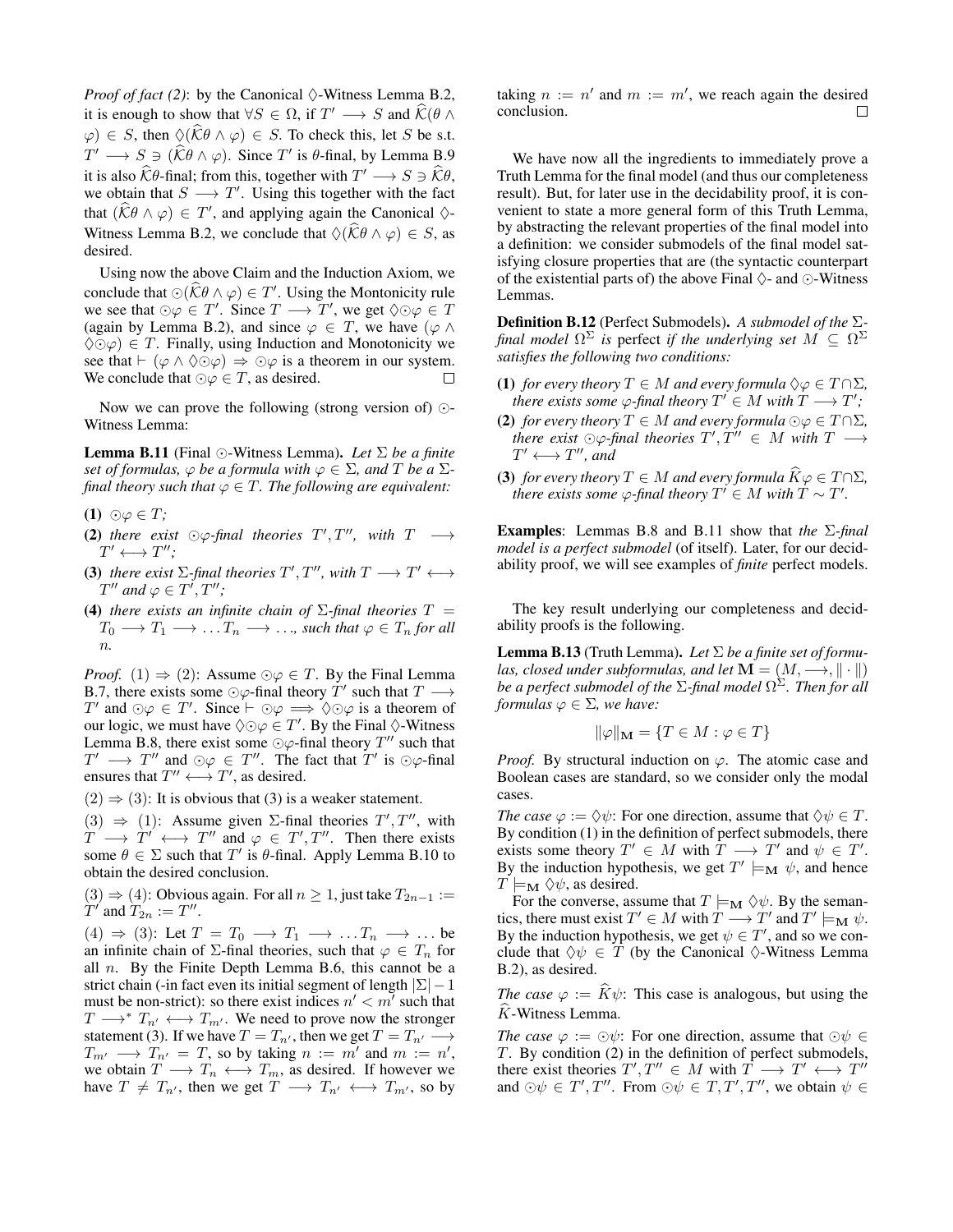$T, T', T''$  (by the Fixed Point Axiom), and hence (by the induction hypothesis) we have that T, T' and T'' satisfy  $\psi$  in the model M. But then the infinite sequence  $T \longrightarrow T' \longrightarrow$  $T'' \longrightarrow T' \longrightarrow T'' \longrightarrow \dots$  shows that  $T \models_M \odot \psi$ .

For the converse, assume that  $T \models_M \circ \psi$ . By definition, there must exist an infinite chain  $T = T_0 \longrightarrow T_1 \longrightarrow$  $\ldots \longrightarrow T_n \longrightarrow \ldots$ , with  $T_n \in M$  (hence,  $T_n$  is  $\Sigma$ -final) and  $T_n \models_M \psi$  for all n. By the induction hypothesis, we get  $\psi \in T_n$  for all n. Applying the Final  $\odot$ -Witness Lemma [B.11,](#page-14-0) we conclude that  $\odot \psi \in T$ , as desired. П

We can now finish our completeness proof.

Proof of Theorem [3.3](#page-5-3) (Weak Completeness): Fix a consistent formula  $\theta$ , and let  $\Sigma$  be the (finite) set consisting of  $\theta$  as well as all subformulas of  $\theta$ . Fix a  $\Sigma$ -final theory  $T_0 \in \Omega^{\Sigma}$  with  $\theta \in T_0$  (-such a theory exists by the Lindembaum Lemma combined with the Final Lemma [B.7\)](#page-13-0), and consider the canonical model  $\mathbf{\Omega} = (\Omega, \rightarrow) \parallel \cdot \parallel)$  for  $T_0$ . Since  $\theta \in T_0 \in \Omega^{\Sigma}$  and the  $\Sigma$ -final model  $\Omega^{\Sigma}$  is perfect, we can apply to it the Final Truth Lemma [B.13](#page-14-1) to conclude that  $T_0 \models \theta$  in  $\Omega^{\Sigma}$ . Hence, our axiomatic system is complete for the class of weakly-transitive relational models. By Lemma [A.1,](#page-10-5) we can add irreflexivity, so the system is also complete for the class of irreflexive and weakly-transitive relational models. But, as already mentioned, this class coincides with the class of Alexandroff topo-models, so the system is also complete for topo-models.

For decidability and FMP, we need to do a bit more work.

#### C Proof of decidability

Given Theorem [3.2,](#page-5-2) it is enough to prove the decidability of the static logic  $\mathcal{L}$ .

Definition C.1 (Defects and defect-depth). *If a submodel (determined by a set)*  $M \subseteq \Omega^{\Sigma}$  *is* not *perfect, then every pair*  $(T, \Diamond \varphi) \in M \times \Sigma$  providing a counterexample to the clause *(1) of the definition of perfect models is called a*  $\Diamond$ -defect *of* M. A correction *of the defect*  $(T, \Diamond \varphi)$  *is a*  $\varphi$ *-final theory*  $T' \in \Omega^{\Sigma}$  with  $T \longrightarrow T'$ . Similarly, every counterexample  $(T, \odot \varphi) \in M \times \Sigma$  to the clause (2) of the same definition *is called a*  $\odot$ -defect *of M. A a* correction-pair *of the defect*  $(T,\odot\varphi)$  *is a pair*  $(T',T'')$  *of*  $\odot\varphi$ -final theories with  $T \longrightarrow$  $T' \longleftrightarrow T''$ .

*The* defect-depth ddpt(M) of the submodel *(determined by)* M *is the maximum depth of the defects of* M*, defined as*

 $\max\{\text{dpt}(T): (T, \varphi) \text{ is a defect of } M \text{ for some } \varphi \in \Sigma\}.$ *By the Finite Depth Lemma [B.6,](#page-12-0) we have*  $0 \leq \text{ddpt}(M) \leq$  $|\Sigma| - 1$  *(for all final submodels M).* 

Obviously, M is perfect iff it has no defects (of any of the two kinds). To prove FMP, it is clear that it is enough to show the following:

Lemma C.2. *Let* Σ *be a finite set of formulas closed under subformulas and under the additional clause: if*  $\odot \psi \in \Sigma$ *then*  $\Diamond \odot \psi \in \Sigma$ *. For any*  $\Sigma$ *-final theory*  $T_0$ *, there exists a finite perfect submodel*  $\dot{M} \subseteq \Omega^{\Sigma}$  *with*  $T_0 \in M$ *.* 

*Proof.* We recursively construct an infinite sequence of finite submodels

$$
M_0, M_1, \ldots, M_n, \ldots
$$

of the  $\Sigma$ -final model  $\Omega^{\Sigma}$ :

- For each  $\widehat{K}\varphi \in T_0 \cap \Sigma$ , choose  $T_{\varphi} \in \Omega^{\Sigma}$  such that  $\varphi \in$  $T_{\varphi}$ . Put  $M_0 := \{T_0\} \cup \{T_{\varphi} : \widehat{K}\varphi \in T_0 \cap \Sigma\}.$
- Given  $M_n$ , put  $M_{n+1} := M_n$  if  $M_n$  is perfect. Otherwise, for each defect  $(T, \Diamond \varphi)$ , choose a correction  $T' \in$  $\Omega^{\Sigma}$ ; we'll refer to  $T'$  as the *designated correction* of that defect. Similarly, for each defect  $(T, \odot \varphi)$ , choose a correction-pair  $(T',T'')$ ; we'll refer to  $T'$  and  $T''$  as the *designated corrections* of that defect. Define  $\Delta_n$  to be the set of all  $S \in \Omega^{\Sigma}$  which are a designated correction of some defect of  $M_n$ . Then, let  $M_{n+1} = M_n \cup \Delta_n$ .

By induction, it is clear that *all models*  $M_n$  *are finite* (the induction step uses the fact that a finite model has only finitely many defects, since  $\Sigma$  is finite).

**Claim 1.** If  $(S, \varphi)$  is a defect of  $M_{n+1}$ , then  $\varphi \in S \in$  $M_{n+1} \setminus M_n$ , and S is a designated correction of some defect  $(T, \psi)$  of  $M_n$ , with  $T \longrightarrow S$ .

*Proof of Claim 1*. Let  $(S, \varphi)$  be a defect of  $M_{n+1}$ . By definition, we then have  $\varphi \in S \in M_{n+1}$ . Suppose that we also have  $S \in M_n$ . We consider two cases. *Case 1*: assume that  $(S, \varphi)$  is *also a defect of*  $M_n$ . Then, by the construction of  $M_{n+1}$ , this defect has a designated correction  $S' \in M_{n+1}$ , or else a correction-pair  $(S', S'') \in M_{n+1}$ . But then the theory S', or the pair  $(S', S'')$ , testify that  $(S, \varphi)$  is *not* a defect of  $M_{n+1}$ , contradicting our initial premise. *Case 2:* assume that  $(S, \varphi)$  is *not* a defect of  $M_n$ . In this case, there must exist witnesses  $T' \in M_n$  or  $(T', T'') \in M_n \times M_n$  attesting that  $(S, \varphi)$  is not a defect of  $M_n$ . But since  $M_n \subseteq M_{n+1}$ , the same witnesses also attest that  $(S, \varphi)$  is not a defect of  $M_{n+1}$ ), again contradicting our initial premise.

So we must have  $S \in M_{n+1} \setminus M_n$ . But then (by the construction of  $M_{n+1}$ ) S must be a designated correction to some defect  $(T, \psi)$  of  $M_n$ . If  $(T, \psi)$  is a  $\Diamond$ -defect, then (by the definition of its corrections) we have  $T \longrightarrow S$ , and we are done. If  $(T, \psi)$  is a  $\odot$ -defect, then S is part of a correction pair  $(S, S')$  or  $(S', S)$ . In the first case (by the definition of correction pairs) we have  $T \longrightarrow S$ , and we are done; in the second case, we have  $T \longrightarrow S' \longleftrightarrow S$ , which together with the fact that  $T \neq S$  (since  $T \in M_n$  and  $S \in$  $M_{n+1} \setminus M_n$ ) gives again  $T \longrightarrow S$  (by weak transitivity).

**Claim 2.** If  $M_{n+2}$  is not perfect, then  $\mathrm{d}\mathrm{d}p\mathrm{t}(M_{n+2}) <$  $\mathrm{ddpt}(M_n)$ .

*Proof of Claim 2.* Let  $(T_{n+2}, \varphi_{n+2})$  be a defect of  $M_{n+2}$ . Then, by applying Claim 1 twice, there must exist some defect  $(T_n, \varphi_n)$  of  $M_n$  (with  $T_n \in M_n$ ), as well as some defect  $(T_{n+1}, \varphi_{n+1})$  of  $M_{n+1}$ , s.t.  $T_{n+2} \in M_{n+2} \setminus M_{n+1}$  is a designated correction of  $(T_{n+1}, \varphi_{n+1})$  (and hence  $T_{n+1} \longrightarrow$  $\widetilde{T}_{n+2}$ ), and similarly  $T_{n+1} \in M_{n+1} \setminus M_n$  is a designated correction of  $(T_n, \varphi_n)$  (hence  $T_n \longrightarrow T_{n+1}$ )). Also, from  $T_{n+2} \in M_{n+2} \setminus M_{n+1}, T_{n+1} \in M_{n+1} \setminus M_n$  and  $T_n \in M_n$ , we infer that  $T_{n+2} \neq T_{n+1} \neq T_n \neq T_{n+2}$ .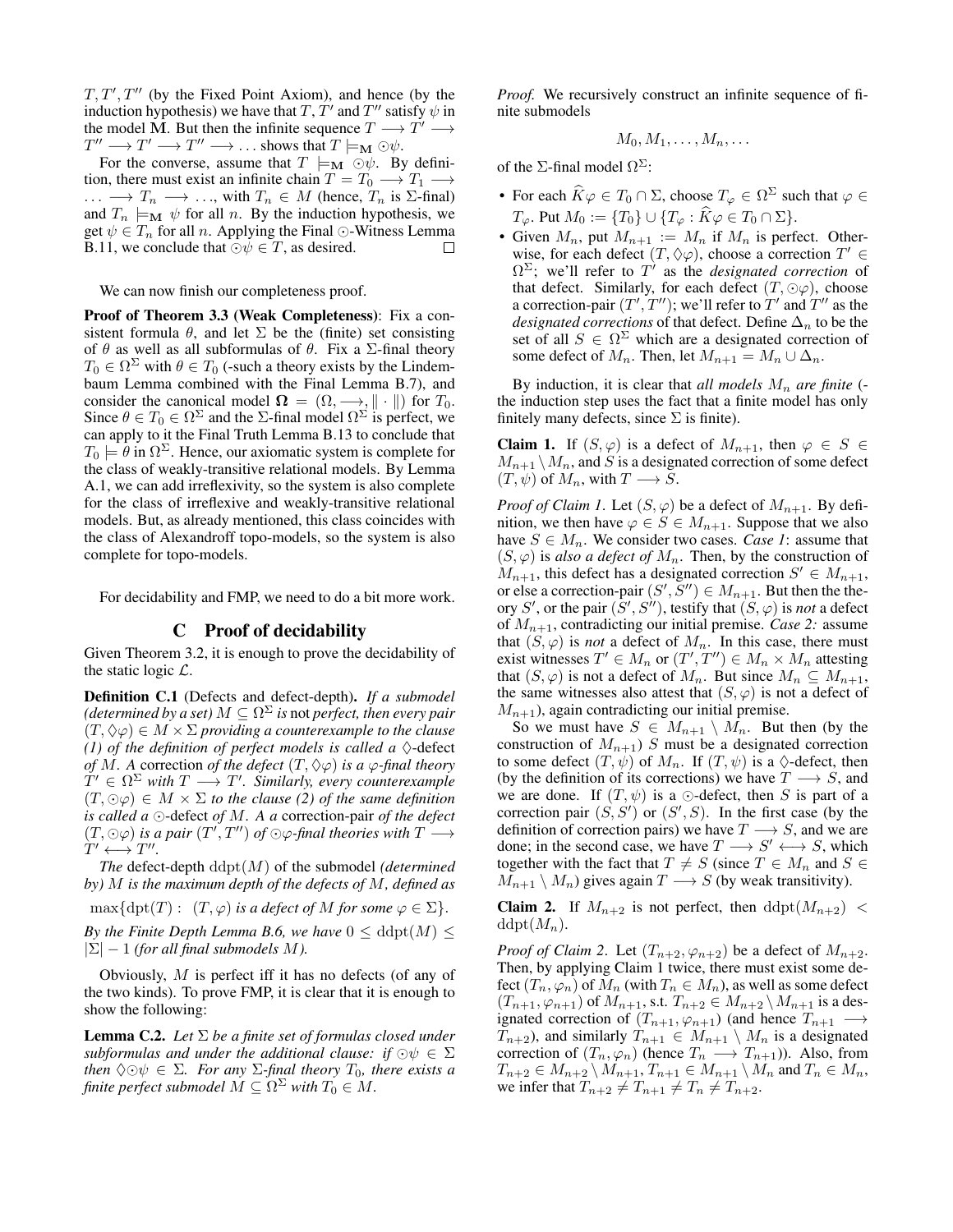By Lemma [B.5,](#page-12-1) from  $T_n \longrightarrow T_{n+1} \longrightarrow T_{n+2}$  we obtain that  $\det(T_n) \geq \det(T_{n+1}) \geq \det(T_{n+2})$ , with one of the inequalities being strict if either  $T_{n+1} \nrightarrow T_n$  or  $T_{n+2} \nrightarrow$  $T_{n+1}$ , in which case we get  $\det(M_{n+2}) < \det(M_n)$ , hence  $\text{dapt}(M_{n+2}) < \text{dapt}(M_n)$ , and we are done. So from now on we can assume that  $T_n \leftrightarrow T_{n+1} \leftrightarrow T_{n+2}$ , which together with  $T_n \neq T_{n+2}$  gives us  $T_n \leftrightarrow T_{n+2}$  (by weak transitivity).

To prove Claim 2, we look at the shape of the defect  $(T_{n+2}, \varphi_{n+2})$ , considering the two possible cases:

Case 1:  $(T_{n+2}, \varphi_{n+2})$  *is a*  $\Diamond$ *-defect*, say  $\varphi_{n+2} = \Diamond \theta \in$  $T_{n+2}$ . Since  $T_n \leftrightarrow T_{n+2}$ , we have  $\Diamond \Diamond \theta \in T_n$ . By our axioms, we have either  $\theta \in T_n$ , or  $\Diamond \theta \in T_n$ . In the first case, we have  $T_{n+2} \longrightarrow T_n \ni \theta$  and  $T \in M_n \subseteq M_{n+2}$ , which gives a witness in  $M_{n+2}$  for clause (1) applied to  $\varphi_{n+2} = \varphi \theta \in T_{n+2}$ , contradicting the assumption that  $(T_{n+2}, \varphi_{n+2})$  is a defect of  $M_{n+2}$ . In the second case, if  $\Diamond \theta \in T_n \in M_n$ , then by our construction there must exist some  $S_{n+1} \in M_{n+1}$  with  $T_n \longrightarrow S_{n+1} \ni \theta$  (either because  $(T_n, \Diamond \theta)$  was *not* a defect of  $M_n$  hence such a theory  $S_{n+1}$  already existed in  $M_n$ , or else because the defect  $(T_n, \Diamond \theta)$  has a designated correction in  $M_{n+1}$ ). But  $T_{n+2} \leftrightarrow T_n \to S_{n+1}$  implies that  $T_{n+2} \to S_{n+1}$ , which together with the fact that  $T_{n+2} \neq S_{n+1}$  (since  $S_{n+1} \in M_{n+1}$  while  $T_{n+2} \in M_{n+2} \setminus T_{n+1}$  gives us that  $T_{n+2} \longrightarrow S_{n+1}$  (by weak transitivity). So we again conclude that  $\theta \in S_{n+1} \in M_{n+1} \subseteq M_{n+2}$  is a witness in  $M_{n+2}$  for clause (1) applied to  $\varphi_{n+2} = \Diamond \theta \in T_{n+2}$ , contradicting the assumption that  $(T_{n+2}, \varphi_{n+2})$  is a defect.

Case 2:  $(T_{n+2}, \varphi_{n+2})$  *is a*  $\odot$ -*defect*, say  $\varphi_{n+2} = \odot \theta$  $T_{n+2}$ . Since  $T_n \leftrightarrow T_{n+2}$ , we have  $\Diamond \odot \theta \in T_n \in M_n$ . Since  $\odot \theta \in \Sigma$  (because this is a defect of  $M_{n+2}$ ), we also have  $\Diamond \odot \theta \in \Sigma$  (by the additional closure requirement of our lemma). By construction, there must exist some  $S_{n+1} \in M_{n+1}$  with  $T_n \longrightarrow S_{n+1} \ni \Theta$  (again either because  $(T_n, \Diamond \odot \theta)$  was *not* a defect so that such a theory  $S_{n+1}$  already existed in  $M_n$ , or because the defect  $(T_n, \Diamond \odot \theta)$  has a designated correction in  $M_{n+1}$ ). But then we can repeat this argument on  $(S_{n+1}, \odot \theta)$ ; by construction, there must exist  $\odot \theta$ -final  $S'_{n+2}, S''_{n+2} \in M_{n+2}$ , with  $S_{n+1} \longrightarrow S'_{n+2} \longleftrightarrow S''_{n+2}$  (again either because such theories already existed in  $M_{n+1}$ , or because the defect  $(S_{n+1}, \odot \theta)$  has designated corrections in  $M_{n+2}$ ). From  $T_{n+2} \leftrightarrow T_n \rightarrow \overline{S}_{n+1} \rightarrow S'_{n+2}$ , we obtain that  $T_{n+2} \longrightarrow^* S'_{n+2} \longleftrightarrow S''_{n+2}$ . If  $T_{n+2} \longrightarrow S'_{n+2}$ , then the pair  $(S'_{n+2}, \overline{S''_{n+2}})$  gives witnesses in  $M_{n+2}$  for clause (2) applied to  $\varphi_{n+2} = \bigcirc \theta \in T_{n+2}$ , thus contradicting the assumption that  $(T_{n+2}, \varphi_{n+2})$  is a defect of  $M_{n+2}$ . On the other hand, if  $T_{n+2} \nightharpoonup S'_{n+2}$ , then by weak transitivity we must have  $T_{n+2} = S'_{n+2} \longrightarrow S''_{n+2} \longleftrightarrow S'_{n+2}$ , and so the pair  $(S''_{n+2}, S'_{n+2})$  gives again witnesses in  $\widetilde{M}_{n+2}$  for clause (2) applied to  $\varphi_{n+2} = \bigcirc \theta \in T_{n+2}$ , again in contradiction with the assumption that  $(T_{n+2}, \varphi_{n+2})$  is a defect of  $M_{n+2}$ .

Given Claim 2, let now  $N := 2 \cdot |\Sigma|$ , where  $|\Sigma|$  is the size of  $\Sigma$ .<sup>[17](#page-16-0)</sup> We claim that  $M_N$  *is a perfect submodel*.

To show this, assume that this is not the case. Then of course none of the submodels  $M_n$  with  $n \leq N$  are perfect. By repeatedly applying Claim 2, we have

$$
d\mathrm{dpt}(M_0) > \mathrm{d}\mathrm{dpt}(M_2) > \ldots > \mathrm{d}\mathrm{dpt}(M_N).
$$

This contradicts the fact that  $0 \leq \text{dopt}(M_0) \leq \text{dpt}(M_0) \leq$  $|\Sigma|$  – 1 (by the Finite Depth Lemma [B.6\)](#page-12-0): the set  $\{0, 1, \ldots, |\Sigma| - 1\}$  has cardinal  $|\Sigma|$ , so it cannot contain  $\frac{N}{2} + 1 = |\Sigma| + 1$  distinct natural numbers.  $\Box$ 

Proof of FMP and Decidability: Fix a consistent formula θ, and let Σ be a finite set containing θ, and closed under subformulas and under the additional clause in the previous lemma (if  $\odot \psi \in \Sigma$  then  $\Diamond \odot \psi \in \Sigma$ ). Fix as before a  $\Sigma$ final theory  $T_0 \in \Omega^{\Sigma}$  with  $\theta \in T$ , and let M be the finite perfect submodel constructed in the above Lemma. Since  $\theta \in T_0 \in M$  and M is perfect, we can apply the Final Truth Lemma [B.13](#page-14-1) to conclude that  $T_0 \models \theta$  in M. Our submodel M is a finite weakly transitive relational model, but by the technique in the proof of Lemma [A.1,](#page-10-5) we can convert it into an equivalent model, that is finite, irreflexive and weaklytransitive. But this is nothing but a finite topo-model, so we have proved (strong) FMP for the topological semantics. Decidability immediately follows.

To finish the proof of Theorem [3.4,](#page-5-5) we need to look at the complexity of the decision problem for the static logic.

#### D PSPACE completeness

We may obtain a PSPACE complexity bound for the static logic from our decidability proof. First note that the validity problem for  $\mathcal L$  is PSPACE-hard, as it embeds S4, which is PSPACE-complete [\(Chagrov and Zakharyaschev 1997\)](#page-9-25). So we focus on the upper bound.

We begin with a PSPACE algorithm for satisfiability in the K-free fragment  $\mathcal{L}_{\lozenge}^{\odot}$ . First, some preliminary definitions. We work with a set of formulas  $\Sigma$  closed under subformulas, single negations and such that if  $\odot \varphi \in \Sigma$ , then  $\Diamond \odot \varphi \in \Sigma$ Σ. For a formula  $\varphi$ , the size of such a Σ containing  $\varphi$  is polynomial on the length of  $\varphi$ . A  $\Sigma$ -type is a subset  $\Phi \subseteq \Sigma$ such that  $\psi \land \theta \in \Phi$  implies that  $\psi \in \Phi$  and  $\theta \in \Phi$ ,  $\psi \lor \theta \in \Phi$ implies that  $\psi \in \Phi$  or  $\theta \in \Phi$ , and  $\neg \psi \in \Phi$  if and only if  $\psi \notin \Phi$ . A  $\Sigma$  *cluster-type* is a multiset C of  $\Sigma$ -types where each type can occur at most twice and such that if  $\Phi$ ,  $\Psi \in \mathcal{C}$ are such that  $\Phi \neq \Psi$ :

- 1. if  $\psi \in \Phi$  then  $\Diamond \psi \in \Psi$ ,
- 2. if  $\Diamond \psi \in \Phi$  and  $\psi \notin \Phi'$  for any  $\Phi' \in \mathcal{C}$  with  $\Phi' \neq \Phi$ , then  $\Diamond \psi \in \Psi$ ,
- 3. if  $\odot \psi \in \Phi$  then  $\odot \psi \in \Psi$ , and
- 4. if  $\psi, \neg \odot \psi \in \Phi$  then  $\Box \neg \odot \psi \in \Phi$ .

A *defect* of C is either any formula  $\Diamond \psi \in \Phi \in C$  such that  $\psi \notin \Phi'$  for any  $\Phi' \in \mathcal{C}$  with  $\Phi' \neq \Phi$ , or a formula  $\odot \psi \in$  $\Phi \in \mathcal{C}$  such that there is at most one  $\Phi' \in \mathcal{C}$  with  $\psi \in \Phi'$ . Note that Σ cluster-types represent *irreflexive* clusters.

We will define a generalization of satisfiability whose use of space is easier to control. An instance is a sequence

<span id="page-16-0"></span> $17$ We can lower this bound somewhat, taking instead the size of the set  $\{\varphi : \Diamond \varphi \in \Sigma \text{ or } \Diamond \varphi \in \Sigma\}.$